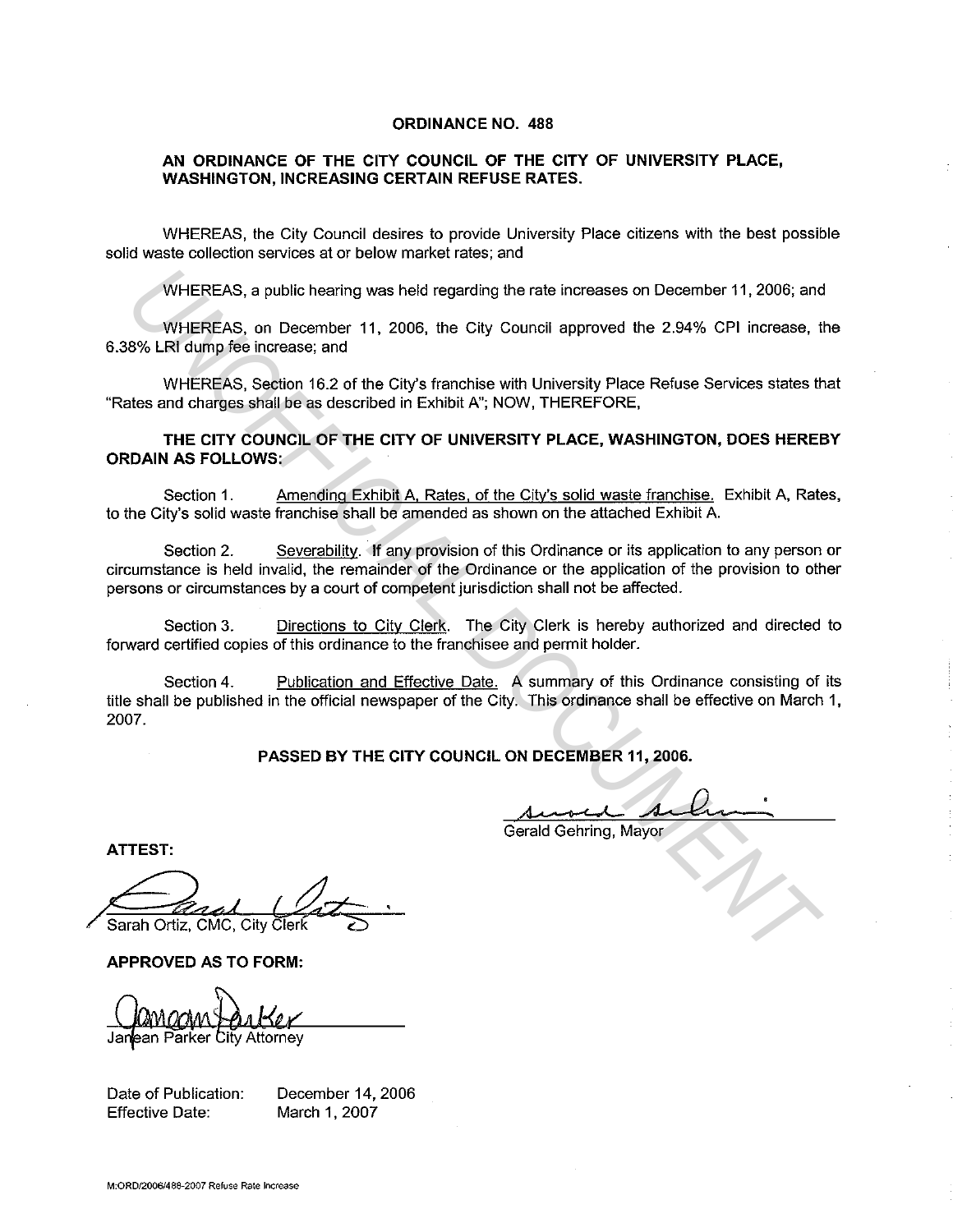|                            | University Place Refuse Service, Inc.                              |                                |                           |            |              |           |                                  | Less:        |                                  |                | Restore          |                          |                           |                     |
|----------------------------|--------------------------------------------------------------------|--------------------------------|---------------------------|------------|--------------|-----------|----------------------------------|--------------|----------------------------------|----------------|------------------|--------------------------|---------------------------|---------------------|
|                            |                                                                    |                                |                           |            |              |           | effective Sec 17.7               |              |                                  |                | Sec 17.7         |                          |                           |                     |
|                            |                                                                    |                                |                           |            |              |           | 3/1/2007 Rate                    |              |                                  |                | Rate             |                          |                           |                     |
|                            |                                                                    |                                |                           |            |              |           | Jun'05-Ju Ceiling                |              |                                  |                | Ceiling          | Dump                     |                           |                     |
|                            |                                                                    |                                |                           |            | Final        |           | CPI X 709 Exempte Adjusted       |              |                                  | Rate           | Exempted Fee     |                          | Final                     |                     |
|                            |                                                                    |                                |                           |            |              |           | Base Rates 4.2% x 70 Amount Rate |              |                                  | Celling        | Amount           | Increase                 | <b>Base Rates</b> Percent |                     |
|                            |                                                                    |                                |                           |            |              | 3/1/2006  | 2.94%                            |              | (AR)                             | Adjustment     |                  | \$ 6.34                  |                           | 3/1/2007   Increase |
|                            |                                                                    |                                |                           |            |              |           |                                  |              |                                  |                |                  |                          |                           |                     |
|                            | <b>EXHIBIT A - Rates Effective March 1, 2007</b>                   |                                |                           | 11/16/2006 |              |           |                                  |              |                                  |                |                  | per ton                  |                           |                     |
|                            |                                                                    |                                |                           |            |              |           |                                  |              | Rate Ceil Adj %                  |                |                  |                          |                           |                     |
|                            | Miscellaneous Service                                              |                                |                           |            |              |           |                                  |              |                                  | 0.00%          |                  |                          |                           |                     |
|                            |                                                                    |                                | Rate Ceiling Garbage ave. |            |              |           |                                  |              | 2                                | 0.00%          |                  |                          |                           |                     |
|                            | Item                                                               |                                | Schedule Lbs. Per Mo.     |            |              |           |                                  |              |                                  |                |                  |                          |                           |                     |
|                            | Late Charge on delinquent balances                                 |                                |                           |            |              |           |                                  |              |                                  |                |                  |                          |                           |                     |
|                            | Rate                                                               | $\overline{1}$                 | N.A.                      |            |              | 1.44%     | $0.04\%$ \$ -                    |              | 148%                             | 0.00%          | 0%               | 0%                       | 1.48%                     | 2.92%               |
|                            | Minimum                                                            | $\mathbf{1}$                   | N.A.                      |            | S.           | 1.44      | \$0.04                           | $$0.00]$ \$  | $\overline{1.48}$                | S<br>$\sim$    | 50.00            | $$0.00$ \$               | 1.48                      | 2.78%               |
|                            | Restart Fee (after stoppage due to delinquency)                    | -1                             | N.A.                      |            | - \$         | 15.40     | \$0.45                           | $$0.00$ \$   | 15.85                            | S<br>$\sim$    | \$0.00           | $$0.00 $ \$              | 15.85                     | 2.92%               |
| Can over size/weight       |                                                                    | -1                             | N.A.                      |            | - \$         |           | $9.02$ \$ 0.27                   | $$0.00 $ \$  | $9.29$   \$                      |                | \$0.00           | $$0.00 $ \$              | 9.29                      | 2.99%               |
| <b>Overtime Charges</b>    |                                                                    |                                |                           |            |              |           |                                  |              |                                  |                |                  |                          |                           |                     |
|                            |                                                                    |                                |                           |            |              |           |                                  |              |                                  |                |                  |                          |                           |                     |
|                            |                                                                    |                                |                           |            |              |           |                                  |              |                                  |                |                  |                          |                           |                     |
|                            | Per Hour                                                           | -1                             | N.A.                      |            | \$           |           | $35.75$ \$ 1.05                  | $$0.00$ \$   | $36.80$ \$                       | $\blacksquare$ | \$0.00           | $$0.00 $ \$              | 36.80                     | 2.94%               |
|                            | Minimum                                                            | -1                             | IN.A.                     |            | S.           |           | $35.75$ \$ 1.05                  | $$0.00$ \$   | 36.80 S                          | $\sim$         | \$0.00           | $$0.00$ \$               | 36.80                     | 2.94%               |
| <b>Return Trip Charges</b> |                                                                    |                                |                           |            |              |           |                                  |              |                                  |                |                  |                          |                           |                     |
|                            |                                                                    |                                |                           |            |              |           |                                  |              |                                  |                |                  |                          |                           |                     |
|                            | Residential 32 Gal or Less                                         | $\mathbf{1}$                   | N.A.                      |            | -S           |           | $11.70$ \$ 0.34                  | $$0.00$ \$   | $12.04$ \$                       | $\omega$       | \$0.00           | $$0.00 $ \$              | 12.04                     | 2.91%               |
|                            | Recycling, Yard Waste, or Garbage Toter (all sizes                 | -1                             | N.A.                      |            | - \$         |           | $16.38$ \$ 0.48                  | $$0.00$ \$   | $16.86$ \$                       | $\blacksquare$ | \$0.00           | $$0.00$ \$               | 16.86                     | 2.93%               |
|                            | Drop Box                                                           | $\overline{c}$                 | N.A.                      |            | \$           |           | $34.24$ \$ 1.01                  | $$0.00$ \$   | $35.25$ \$                       | $\sim$         | \$0.00           | $$0.00$ \$               | 35.25                     | 2.95%               |
|                            | Container                                                          | $\overline{2}$                 | N.A.                      |            | S.           |           | $34.54$ \$ 1.02                  | $$0.00 $ \$  | $35.56$ \ \$                     | $\sim$         | \$0.00           | \$0.00 S                 | 35.56                     | 2.95%               |
| Gate charge                |                                                                    |                                |                           |            |              |           |                                  |              |                                  |                |                  |                          |                           |                     |
|                            |                                                                    |                                |                           |            |              |           |                                  |              |                                  |                |                  |                          |                           |                     |
|                            |                                                                    |                                |                           |            |              |           |                                  |              |                                  |                |                  |                          |                           |                     |
|                            | Per Occurrence                                                     | $\mathbf{2}$<br>$\overline{2}$ | N.A.                      |            | $$^{\circ}$  |           | $5.61$ \$ 0.16                   | $$0.00$ \$   | $5.77$ \ \$                      | $\sim$         | \$0.00<br>\$0.00 | $$0.00$ \$<br>$$0.00$ \$ | 5.77<br>25.00             | 2.85%<br>2.92%      |
|                            | Monthly Minimum                                                    |                                | N.A.                      |            | $\mathbf{s}$ |           | $24.29$ \$ 0.71                  | $$0.00$ \$   | $25.00$ \$                       |                |                  |                          |                           |                     |
| <b>Unlocking Charge</b>    |                                                                    |                                |                           |            |              |           |                                  |              |                                  |                |                  |                          |                           |                     |
|                            |                                                                    |                                |                           |            |              |           |                                  |              |                                  |                |                  |                          |                           |                     |
|                            | Per Occurrence                                                     | $\mathbf{2}$                   | N.A.                      |            | \$           | $2.80$ \$ | 0.08                             |              | $2.88$ \ \$<br>\$                | $\sim$         | \$0.00           | $$0.00$ \$               | 2.88                      | 2.86%               |
|                            | Monthly Minimum                                                    | $\overline{2}$                 | N.A.                      |            | S.           |           | $12.12$ \$ 0.36                  |              | s.                               | $\sim$         | \$0.00           | $$0.00 $ \$              | 12.48                     | 2.97%               |
| <b>Disposal Fees</b>       |                                                                    |                                |                           |            |              |           |                                  |              |                                  |                |                  |                          |                           |                     |
|                            |                                                                    |                                |                           |            |              |           |                                  |              |                                  |                |                  |                          |                           |                     |
|                            | Land Recovery - MSW (per ton)                                      | $\overline{a}$                 | N.A.                      |            | $\mathbf{s}$ |           |                                  |              | 99.42 From Rate ceiling Sched. 4 |                |                  |                          | $$105.76$ 6.38%           |                     |
|                            | Demolition (per ton)                                               | $\overline{4}$                 | N.A.                      |            |              |           |                                  |              | 99.42 From Rate ceiling Sched. 4 |                |                  |                          | $5 - 105.76$              | 6.38%               |
|                            | Car Tires (each)                                                   | $\overline{4}$                 | N.A.                      |            |              |           | $8.64$ \$ 0.25                   | $$0.00$ \$   | $8.89$ \$                        |                | \$0.00           | $$0.00$ \$               | 8.89                      | 2.89%               |
|                            | Truck Tires (each)                                                 | $\overline{4}$                 | N.A.                      |            | -5           |           | $14.40$ \$ 0.42                  | \$0.00 \$    | $14.82$ \$                       | $\sim$         | \$0.00           | $$0.00$ \$               | 14.82                     | 2.92%               |
|                            | Appliances (each)                                                  | 4                              | N.A.                      |            | \$           |           | $43.17$ \$ 1.27                  | $$0.00 \; $$ | $44.44$ \$                       |                | \$0.00           | $30.00$ \$               | 44.44                     | 2.94%               |
|                            | Ash (per yard)                                                     | $\overline{4}$                 | N.A.                      |            | \$           |           | $39.58$ \$ 1.16                  | $$0.00$ \$   |                                  |                | \$0.00           | \$0.00 \$                | 40.74                     | 2.93%               |
|                            | Asbestos (per yard)                                                | $\overline{4}$                 | N.A.                      |            |              |           | $$215.89$ \$6.35                 |              | $$0.00 \  \$ 222.24 \  \         |                | \$0.00           |                          | $$0.00 \,$ \$ 222.24      | 2.94%               |
| Rate per Hour              |                                                                    |                                |                           |            |              |           |                                  |              |                                  |                |                  |                          |                           |                     |
|                            | Single Rear-Drive Axle Truck                                       |                                |                           |            |              |           |                                  |              |                                  |                |                  |                          |                           |                     |
|                            |                                                                    |                                |                           |            |              |           |                                  |              |                                  |                |                  |                          |                           |                     |
|                            | Non-Packer Truck and Drive                                         | $\mathbf{2}$                   | N.A.                      |            | \$           |           | $42.06$ \$ 1.24                  | $$0.00$ \$   |                                  |                | \$0.00           | $$0.00$ \$               | 43.30                     | 2.95%               |
|                            | Ordinance 488-2007 Refuse Rate Increase<br>Packer Truck and Driver | $\overline{2}$                 | N.A.                      |            | $\sim$       |           | $67.29$ \$ 1.98                  | $$0.00$ \$   | $69.27$ \$                       |                | \$0.00           | \$0.00 \$                |                           | 69.27 2.94%         |

 $\sim 10^{-1}$ 

 $\sim 22\%$ 

 $\mathcal{L}^{\text{max}}_{\text{max}}$ 

 $\sim 300$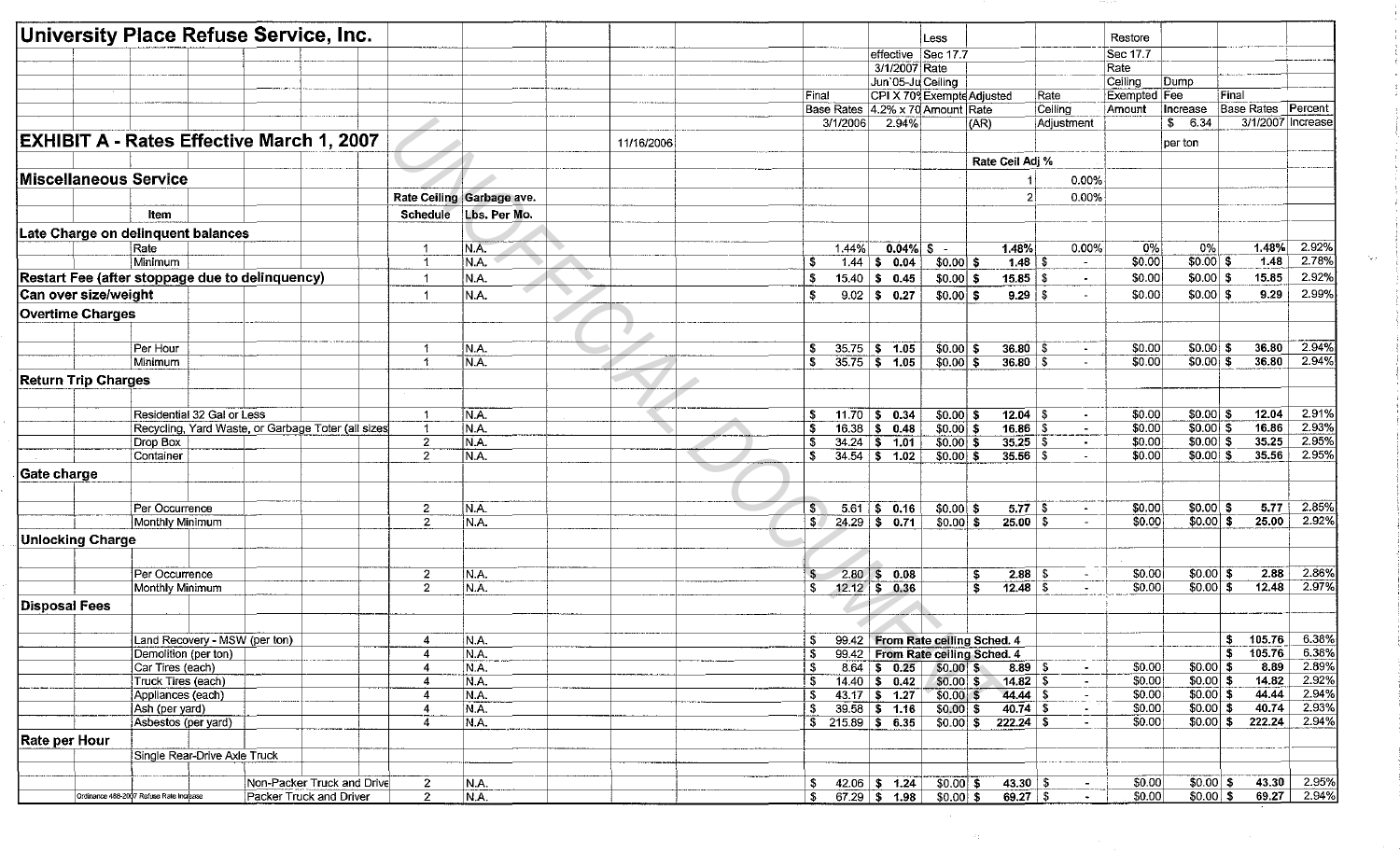|                             |                                          | Drop Box Truck and Driver                                             | $\overline{2}$       | N.A.                                   |                 |                                               | \$           | 42.82              | \$ 1.26              | $$0.00$ \$                   |                      |                | \$0.00                                   |                                 | $$0.00$ \$  | 44.08 | 2.94%          |
|-----------------------------|------------------------------------------|-----------------------------------------------------------------------|----------------------|----------------------------------------|-----------------|-----------------------------------------------|--------------|--------------------|----------------------|------------------------------|----------------------|----------------|------------------------------------------|---------------------------------|-------------|-------|----------------|
|                             |                                          | Each Extra Person                                                     | $\overline{2}$       | N.A.                                   |                 |                                               | \$           | 33.64              | 0.99<br>$\mathbf{s}$ | $$0.00$ \$                   |                      |                | \$0.00<br>$\sim$                         |                                 | $$0.00$ \$  | 34.63 | 2.94%          |
|                             | Tandem Rear-Drive Axle Truck             |                                                                       |                      |                                        |                 |                                               |              |                    |                      |                              |                      |                |                                          |                                 |             |       |                |
|                             |                                          | Packer Truck and Driver                                               | $\overline{2}$       | N.A.                                   |                 |                                               | \$           |                    | $84.13$ \$ 2.47      | \$0.00 \$                    | $86.60$ \ \$         |                | \$0.00                                   |                                 | $$0.00 $ \$ | 86.60 | 2.94%          |
|                             |                                          | Drop Box Truck and Driver                                             | $\overline{2}$       | N.A.                                   |                 |                                               | \$           | 85.66              | \$ 2.52              | $$0.00$ \$                   | $88.18$ \$           | $\sim$         | \$0.00                                   |                                 | $$0.00$ \$  | 88.18 | 2.94%          |
|                             |                                          | Each Extra Person                                                     | $\overline{2}$       | N.A.                                   |                 |                                               | \$           |                    | $33.64$ \$ 0.99      | $$0.00$ \ \$                 | $34.63$ \$           |                | \$0.00                                   |                                 | $$0.00 $ \$ | 34.63 | 2.94%          |
|                             |                                          |                                                                       |                      |                                        |                 |                                               |              |                    |                      |                              |                      |                |                                          |                                 |             |       |                |
| Refunds                     |                                          |                                                                       | $\mathbf{1}$         | N.A.                                   |                 |                                               | \$           | 7.19               | $\sqrt{2}$<br>0.21   | $$0.00 $ \$                  | $7.40 \pm 3$         |                |                                          |                                 | $$0.00 $ \$ | 7.40  | 2.92%          |
| <b>Residential Service</b>  |                                          |                                                                       |                      |                                        |                 |                                               |              |                    |                      |                              |                      |                |                                          |                                 |             |       |                |
|                             |                                          |                                                                       |                      |                                        |                 |                                               |              |                    |                      |                              |                      |                |                                          |                                 |             |       |                |
|                             | <b>Residential Garbage and Recycling</b> |                                                                       |                      |                                        |                 |                                               |              |                    |                      |                              |                      |                |                                          |                                 |             |       |                |
|                             |                                          |                                                                       |                      | Rate Ceiling Garbage ave.              |                 |                                               |              |                    |                      |                              |                      |                |                                          |                                 |             |       |                |
|                             | Quantity                                 | Size                                                                  |                      | Schedule / Lbs. Per Mo.                |                 | <b>Frequency Description</b>                  |              |                    | Rate                 |                              |                      |                |                                          |                                 |             |       |                |
|                             | 1st 1                                    | 32 gal. can                                                           |                      |                                        | 132 Weekly      | Garbage service only                          | \$           |                    | $19.62$ \$ 0.58      | $-$ \$1.22 \$                | $18.98$ \ \$         | $\blacksquare$ | \$1.22                                   | -S                              | $0.42$   \$ | 20.62 | 5.10%          |
|                             | 1st <sub>1</sub>                         | 32 gal. can                                                           |                      |                                        | 132 Weekly      | Garbage and recycling service                 | \$           | 18.18   \$         | 0.53                 | $-$ \$1.22 \ \$              | $17.49$ \ \$         |                | \$1.22<br>$\sim$                         | - \$                            | $0.42$   \$ | 19.13 | 5.23%          |
|                             | Each Add'l                               | 32 gal. can                                                           | -1                   |                                        | 67 Weekly       | Garbage service only                          | \$           | $8.85$ \$          | 0.26                 | $$0.00 $ \$                  | $9.11$ \$            |                | \$0.00                                   | -\$                             | $0.21$   \$ | 9.32  | 5.31%          |
|                             | Each Add'l                               | 32 gal. can                                                           | $\blacktriangleleft$ |                                        | 67 Weekly       | Garbage and recycling service                 | -S           | $7.42$ \$          | 0.22                 | $$0.00$ \$                   | $7.64$ \$            |                | $$0.00 $ \$<br>$\sim$                    |                                 | $0.21$   \$ | 7.85  | 5.80%          |
|                             |                                          | 32 gal. can                                                           |                      |                                        | 30 Monthly      | Garbage service only                          | \$           | $12.04$ \$         | 0.35                 | $-$ \$1.22 \$                | $11.17$ \ \$         |                | $\omega_{\rm{c}}$                        |                                 | $0.10$   \$ | 12.49 | 374%           |
|                             | 11                                       | 32 gal. can                                                           |                      |                                        | 30 Monthly      | Garbage and recycling service                 | - \$         | 10.61              | 0.31<br>∣\$.         | $-$ \$1.22 \$                | 9.70 S               |                | $$1.22 \,$ \ \$<br>$\sim$                |                                 | $0.10$   \$ | 11.02 | 3.86%          |
|                             | 11                                       | 10 gal. Micro-can                                                     |                      |                                        | 54 Weekly       | Garbage service only                          | \$           | $15.83 \;   \; $$  | 0.47                 | $$1.22$ \$                   | $15.08$ \$           |                | $$1.22$ \$<br>$\sim$                     |                                 | $0.17$ \$   | 16.47 | 4.04%          |
|                             | 11                                       | 10 gal. Micro-can                                                     |                      |                                        | 54 Weekly       | Garbage and recycling service                 | S            | $14.41$   \$       | 0.42                 | $-$1.22$ \$                  | $13.61$ \ \$         |                | $$1.22$ $$$<br>$\bullet$ .               |                                 | $0.17$   \$ | 15.00 | 4.09%          |
|                             |                                          | 20 gal. Mini-can                                                      |                      |                                        | 88 Weekly       | Garbage service only                          | \$           | $18.03 \mid$ \$    | 0.53                 | $$1.22$ \$                   | $17.34  $ \$         |                | $\sim$                                   |                                 | $0.28$   \$ | 18.84 | 4.49%          |
|                             | 11                                       | 20 gal. Mini-can                                                      |                      |                                        | 88 Weekly       | Garbage and recycling service                 | - \$         | $16.61$ \$         | 0.49                 | $-$ \$1.22 \$                | $15.88$ \ \$         |                | $$1.22$ $$$                              |                                 | $0.28$ \$   | 17.38 | 4.64%          |
|                             | 11                                       | 24 gal. Toter                                                         |                      |                                        |                 | 54 Every-other Garbage service only           | - \$         | $15.83$ \$         | 0.47                 | $-$1.22$ \$                  | $15.08$ \ \$         |                | $$1.22$ \$<br>$\sim$                     |                                 | $0.17$ \$   | 16.47 | 4.04%          |
|                             | 11                                       | 24 gal. Toter                                                         |                      |                                        |                 | 54 Every-other Garbage and recycling service  |              | $14.41$ $\sqrt$    | 0.42                 | $-51.22$ \$                  | $13.61$ \ \$         |                | $$1.22$ $$$<br>$\sim$                    |                                 | $0.17$ S    | 15.00 | 4.09%          |
|                             |                                          | 48 gal. Toter                                                         |                      |                                        |                 | 88 Every-other Garbage service only           | \$           | $18.03$ \$         | 0.53                 | $-$1.22$ \$                  | $17.34$ \$           |                | $$1.22$ \$<br>$\sim$                     |                                 | $0.28$ \$   | 18.84 | 4.49%          |
|                             | 11.                                      | 48 gal. Toter                                                         | -1                   |                                        |                 | 88 Every-other Garbage and recycling service  | \$           | $16.61$ \$         | 0.49                 | $-$1.22$ \$                  | $15.88$ \ \$         |                | $$1.22$ \$                               |                                 | $0.28$ \$   | 17.38 | 4.64%          |
|                             | 11                                       | 48 gal. Toter                                                         |                      |                                        | 166 Weekly      | Garbage service only                          | \$           | $24.16$ \$         | 0.47                 | $-$ \$1.22 \$                |                      |                | $$1.22$ \ \$<br>$\overline{\phantom{a}}$ |                                 | $0.53$ \$   | 25.16 | 4.14%          |
|                             | 11                                       | 48 gal. Toter                                                         |                      |                                        | 166 Weekly      | Garbage and recycling service                 | \$           | $22.74$ \$         | 0.42                 | $-$ \$1.22   \$              | $21.94$ \$           |                | $\blacksquare$                           |                                 | $0.53$ \$   | 23.69 | 4.18%          |
|                             | ∣1st 1                                   | 60 gal. Toter                                                         |                      |                                        |                 | 132 Every-other Garbage service only          | \$           | $19.62$ \$         | 0.58                 | $-51.22$ \$                  |                      |                | $$1.22 \,   \, $$<br>$\sim$              |                                 | $0.42$ \$   | 20.62 | 5.10%          |
|                             | 1st 1                                    | 60 gal. Toter                                                         |                      |                                        |                 | 132 Every-other Garbage and recycling service | \$           | $18.18$ \$         | 0.53                 | $-$ \$1.22 \ \$              | $17.49$ \ \$         |                | $$1.22$ \$<br>$\sim$                     |                                 | $0.42$ \$   | 19.13 | 5.23%          |
|                             | 1st 1                                    | 60 gal. Toter                                                         |                      |                                        | 199 Weekly      | Garbage service only                          | S            | 28.47              | 0.84<br><b>S</b>     | $-$ \$1.22 $\frac{1}{9}$     | $28.09$ \$           |                | $$1.22 \,$ \$<br>$\Delta \phi$           |                                 | $0.63$ \$   | 29.94 | 5.16%          |
|                             | 1st 1                                    | 60 gal. Toter                                                         |                      |                                        | 199 Weekly      | Garbage and recycling service                 | \$           | 25.61              | 0.75<br>-\$          | $-$1.22$ \$                  | $25.14$ \ \$         |                | $$1.22$$ \ \$                            |                                 | $0.63$ \$   | 26.99 | 5.39%          |
|                             | 1st 1                                    | 90 gal. Toter                                                         |                      |                                        | 266 Weekly      | Garbage service only                          | - 6          |                    | $37.31$ \$ 1.10      | $-$ \$1.22 \$                | $37.19$ \ \$         |                | $$1.22 \ $ \$<br>$\sim$                  |                                 | $0.84$ \ \$ | 39.25 | 5.20%          |
|                             | 1st 1                                    | 90 gal. Toter                                                         |                      |                                        | 266 Weekly      | Garbage and recycling service                 | -\$          | $33.04$ \$         | 0.97                 | $-$ \$1.22 \ \$              | $32.79$ \$           |                | $$1.22$ \$<br>$\bullet$                  |                                 | $0.84$   \$ | 34.85 | 5.48%          |
|                             | Each Add'l                               | 60 gal. Toter                                                         |                      |                                        |                 | 134 Every-other Garbage service only          | S.           | $9.03 \, \text{S}$ | 0.27                 | $-$ \$1.22 \ \$              | $8.08$ \ \$          |                | $$1.22 $ \$<br>$\sim$                    |                                 | $0.42$   \$ | 9.72  | 7.64%          |
|                             | Each Add'l                               | 60 gal. Toter                                                         | -1                   |                                        |                 | 134 Every-other Garbage and recycling service | $$^{\circ}$  | $7.60$ \$          | 0.22                 | $-$1.22$ \$                  | $6.60$ \$            |                | $$1.22$ $$$<br>$\sim$ 1                  |                                 | $0.42$ \$   | 8.24  | 8.42%          |
|                             | Each Add'l                               | 60 gal. Toter                                                         | 1                    |                                        | 199 Weekly      | Garbage service only                          | \$           | $17.88$ \$         | 0.53                 | $-$1.22$ \$                  | $17.19$ \$           |                | $$1.22$ \$<br>$\sim$                     |                                 | $0.63$ \$   | 19.04 | 6.49%          |
|                             | Each Add'l                               | 60 gal. Toter                                                         |                      |                                        | 199 Weekly      | Garbage and recycling service                 | $\bullet$    | $15.02$ \$         | 0.44                 | $-$ \$1.22 \$                | $14.24$ \$           |                | $$1.22$ \$<br>$\sim$                     |                                 | 0.63<br>l S | 16.09 | 7.12%          |
|                             | Each Add'l                               | 90 gal. Toter                                                         |                      |                                        | 201 Weekly      | Garbage service only                          | $\mathbf{s}$ | $26.56$ \$         | 0.78                 | $-$ \$1.22 \$                | $26.12$ \$           |                | $$1.22$ \$<br>$\blacksquare$             |                                 | $0.64$ \$   | 27.98 | 5.35%          |
|                             | Each Add'l                               | 90 gal. Toter                                                         | $\mathbf 1$          |                                        | 201 Weekly      | Garbage and recycling service                 | \$           | $22.27$ \$         | 0.65                 | $-$ \$1.22 \$                | $21.70$ \$           |                | $$1.22$ \$<br>$\sim$                     |                                 | $0.64$ \$   | 23.56 | 5.79%          |
|                             |                                          | 24 gal. Toter                                                         | $\blacktriangleleft$ |                                        |                 | 25 Occasional Extra on-route pickup           | \$           | $3.12$ \$          | 0.09                 | $$0.00 $ \$                  | $3.21$ \ \$          |                | $$0.00 $ \$<br>$\sigma$ .                |                                 | $0.08$ \$   | 3.29  | 5.45%          |
|                             |                                          | 48 gal. Toter                                                         | 1                    |                                        |                 | 41 Occasional Extra on-route pickup           | - \$         |                    | $5.71$ \$ 0.17       | $$0.00$ \$                   | $5.88$ \ \$          |                | $$0.00 $ \$<br>$\sim$                    |                                 | $0.13$ \$   | 6.01  | 5.25%          |
|                             |                                          | 60 gal. Toter                                                         |                      |                                        |                 | 61 Occasional Extra on-route pickup           | \$           | $7.44$ \ \$        | 0.22                 | \$0.00 \$                    | $7.66  $ \$          |                | $$0.00 $ \$<br>$\sim$                    |                                 | $0.19$ \$   | 7.85  | 5.51%          |
|                             | Each Can, Bag or Bundle                  |                                                                       | 1                    |                                        |                 | 30 Occasional Extra garbage                   | S            |                    | $4.56$ \$ 0.13       | $$0.00 $ \$                  | $4.69$ \$            |                | \$0.00 S                                 |                                 | $0.10$   \$ | 4.79  | 5.04%          |
|                             |                                          |                                                                       |                      |                                        |                 |                                               |              |                    |                      |                              |                      |                |                                          |                                 |             |       |                |
|                             | Recycle only service                     | Note: Pickup frequency for recycling noted above is every-other week. |                      | N.A.                                   | ∣Every-other Wk |                                               | Þ.           |                    |                      | $5.75$ \$ 0.17 $-$ \$1.22 \$ | $4.70 \, \, 5$       |                |                                          | $$1.22 \,   \, 5$<br>$\sim 100$ | -5          |       | $5.92$   2.96% |
|                             |                                          |                                                                       |                      |                                        |                 |                                               |              |                    |                      |                              |                      |                |                                          |                                 |             |       |                |
|                             |                                          |                                                                       |                      | <b>Residential Service - continued</b> |                 |                                               |              |                    |                      |                              |                      |                |                                          |                                 |             |       |                |
|                             |                                          |                                                                       |                      |                                        |                 |                                               |              |                    | Effective 7/1/04     |                              |                      |                |                                          |                                 |             |       |                |
|                             |                                          |                                                                       |                      |                                        |                 |                                               |              |                    |                      |                              |                      |                |                                          |                                 |             |       |                |
| Additional Carryout Charges |                                          |                                                                       |                      |                                        |                 |                                               |              |                    |                      |                              |                      |                |                                          |                                 |             |       |                |
|                             |                                          |                                                                       |                      | Rate Ceiling Garbage ave.              |                 |                                               |              |                    |                      |                              |                      |                |                                          |                                 |             |       |                |
|                             | Frequency                                | Description                                                           |                      | Schedule Lbs. Per Mo.                  |                 |                                               |              |                    | Rate                 |                              |                      |                |                                          |                                 |             |       |                |
|                             | Weekly                                   | Over 5 feet but not over 25 f                                         |                      | N.A.                                   |                 |                                               | \$           |                    | $2.80$ \$ 0.08       | $$0.00$ \$                   |                      |                | \$0.00                                   |                                 | $$0.00]$ \$ | 2.88  | 2.86%          |
|                             |                                          | For each additional 25 feet d                                         |                      | N.A.                                   |                 |                                               | \$           |                    | $2.12$ \$ 0.06       | $$0.00$ \$                   | $\overline{2.18}$ \$ |                | \$0.00 <br>$\sim$                        |                                 | $$0.00$ \$  | 2.18  | 2.83%          |
|                             |                                          | Drive-ins on driveways over                                           |                      | N.A.                                   |                 |                                               | \$           |                    | $9.91$ \$ 0.29       | $50.00$ \$                   | $10.20$ \$           |                | \$0.00                                   |                                 | $$0.00$ \$  | 10.20 | 2.93%          |
|                             | Ordinance 488-2007 Retuse Rate Increase  | For each step up or down                                              |                      | N.A.                                   |                 |                                               | - 5          |                    | $0.73$ \$ 0.02       | $$0.00$ \$                   | $\overline{0.75}$ \$ |                | \$0.00                                   |                                 | $$0.00$ \$  |       | $0.75$ 2.74%   |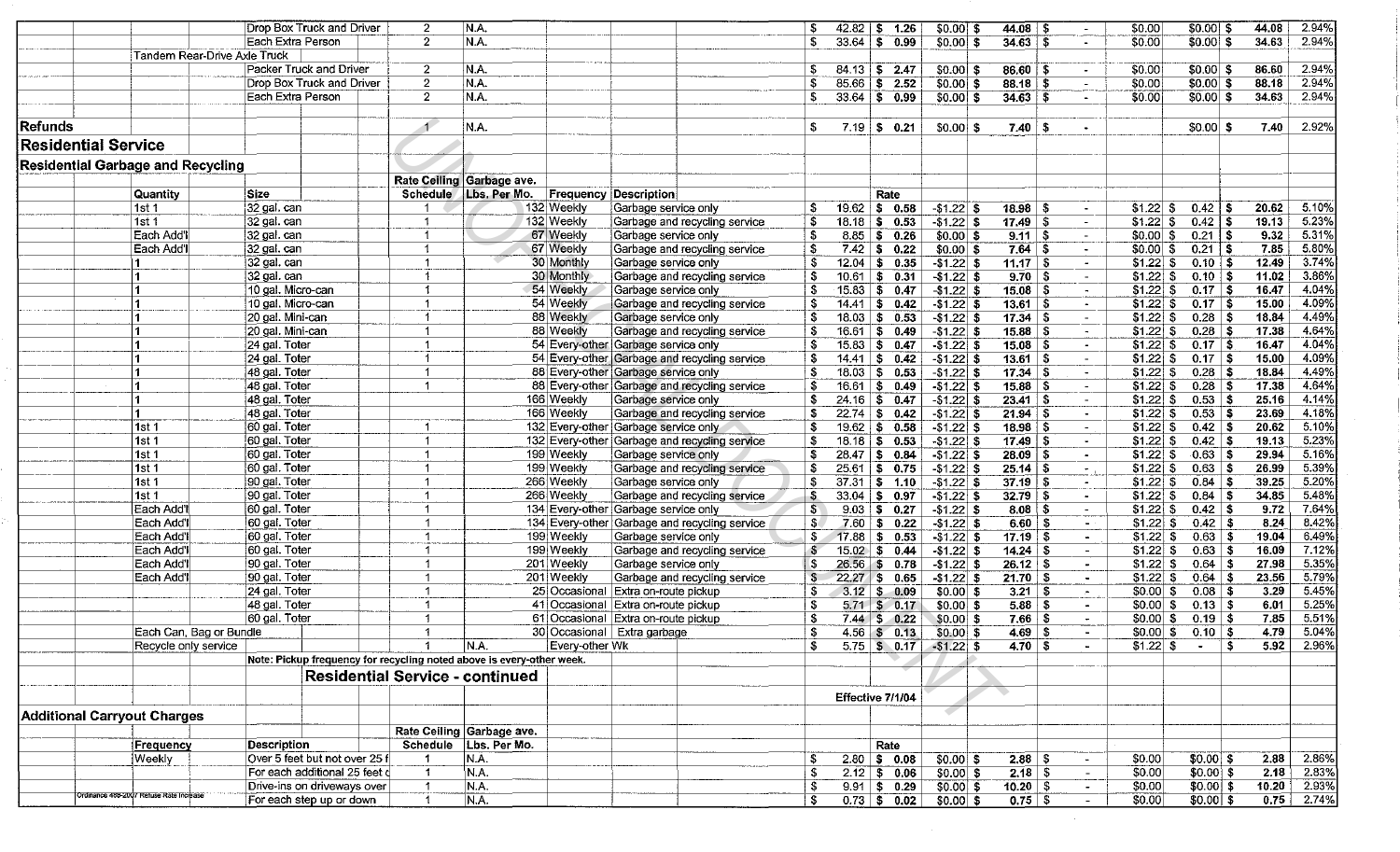|                                  |                                                            | For each overhead obstructi                                   | -1                          | N.A.                      |            |                                      | \$             | $1.79$ \$ 0.05                        | $$0.00$ \$     | $1.84$ \$                        | $\sim$                   | \$0.00           | $$0.00 $ \$              | 1.84          | 2.79% |
|----------------------------------|------------------------------------------------------------|---------------------------------------------------------------|-----------------------------|---------------------------|------------|--------------------------------------|----------------|---------------------------------------|----------------|----------------------------------|--------------------------|------------------|--------------------------|---------------|-------|
|                                  |                                                            | Sunken cans, or raised cans                                   | $\overline{1}$              | N.A.                      |            |                                      | £.             | $2.12$ \$ 0.06                        | $$0.00$ \$     | 2.18 <sup>8</sup>                | $\sim$                   | \$0.00           | $$0.00$ \$               | 2.18          | 2.83% |
| <b>Yardwaste Collection</b>      |                                                            |                                                               |                             |                           |            |                                      |                |                                       |                |                                  |                          |                  |                          |               |       |
|                                  |                                                            |                                                               |                             | Rate Ceiling Garbage ave. |            |                                      |                |                                       |                |                                  |                          |                  |                          |               |       |
|                                  |                                                            |                                                               |                             |                           |            |                                      |                |                                       |                |                                  |                          |                  |                          |               |       |
|                                  | <b>Quantity</b>                                            | Size                                                          | <b>Schedule</b>             | Lbs. Per Mo.              |            | <b>Frequency Description</b>         |                | Rate                                  |                |                                  |                          |                  |                          |               |       |
|                                  |                                                            | 60 gal. Toter                                                 | -1 -                        | N.A.                      |            | Every-other Yardwaste service only   | £.             | $5.23$ \$ 0.15                        | $$0.00 $ \$    | 5.38%                            | $\blacksquare$           | \$0.00           | $$0.00 $ \$              | 5.38          | 2.87% |
|                                  |                                                            | 60 gal. Toter                                                 | $\overline{1}$              | N.A.                      |            | Special Pick Yardwaste service only  | S              | $11.70$ \$ 0.34                       | $$0.00$ \$     | $12.04$ \$                       | $\blacksquare$           | \$0.00           | $\sqrt{$0.00 \times 90}$ | 12.04         | 2.91% |
|                                  |                                                            | 90 gal. Toter                                                 | -1                          | N.A.                      |            | Every-other Yardwaste service only   | S              | $6.82 \, \text{ } 5 \, \text{ } 0.20$ | $$0.00$ \$     | $7.02$ \$                        | $\sim$                   | \$0.00           | $$0.00 $ \$              | 7.02          | 2.93% |
|                                  |                                                            | 90 gal. Toter                                                 | $\sim$                      | N.A.                      |            | Special Pick Yardwaste service only  | \$             | $11.70$ \$ 0.34                       | $$0.00 $ \$    | $12.04$ \$                       | $\blacksquare$           | \$0.00           | $$0.00$ \$               | 12.04         | 2.91% |
|                                  | Each Can, Bag or Bundle                                    |                                                               | $-1$                        | N.A.                      |            | Occasional Extra Yardwaste           | S              | $2.09$ \$ 0.06                        | $$0.00 $ \$    | $2.15$ \$                        | $\sim$                   | \$0.00           | $$0.00 $ \$              | 2.15          | 2.87% |
|                                  |                                                            | Redelivery Charge (for service cancelled and restar           | $\ddot{\phantom{1}}$        | N.A.                      |            |                                      | S.             | $18.71$ \$ 0.55                       | $$0.00 $ \$    | $19.26$ \$                       |                          | \$0.00           | $ 30.00 $ \$             | 19.26         | 2.94% |
| <b>Multi-Family Recycling</b>    |                                                            |                                                               |                             |                           |            |                                      |                |                                       |                |                                  |                          |                  |                          |               |       |
|                                  |                                                            |                                                               |                             | Rate Ceiling Garbage ave. |            |                                      |                |                                       |                |                                  |                          |                  |                          |               |       |
|                                  |                                                            |                                                               |                             |                           |            |                                      |                |                                       |                |                                  |                          |                  |                          |               |       |
|                                  | <b>Description</b>                                         |                                                               | Schedule                    | Lbs. Per Mo.              |            |                                      |                | Rate                                  |                |                                  |                          |                  |                          |               |       |
|                                  | <b>Recycling Customers</b>                                 |                                                               | 3                           | N.A.                      |            |                                      | \$             | $4.90$ \$ 0.14                        | $-$ \$1.45 \\$ | 3.59                             | \$0.00                   | 31.45            | $$0.00$ \$               | 5.04          | 2.86% |
|                                  | Non-recycling Customers                                    |                                                               | 3                           | N.A.                      |            |                                      | £.             | $5.79$ \$ 0.17                        | $-$1.72$ \$    | 4.24                             | \$0.00                   | \$1.72           | $$0.00]$ \$              | 5.96          | 2.94% |
|                                  |                                                            |                                                               |                             |                           |            |                                      |                |                                       |                |                                  |                          |                  |                          |               |       |
| <b>Loose and Bulky Material</b>  |                                                            |                                                               |                             |                           |            |                                      |                |                                       |                |                                  |                          |                  |                          |               |       |
|                                  |                                                            |                                                               |                             | Rate Ceiling Garbage ave. |            |                                      |                |                                       |                |                                  |                          |                  |                          |               |       |
|                                  |                                                            |                                                               |                             |                           |            |                                      |                |                                       |                |                                  |                          |                  |                          |               |       |
|                                  | <b>Description</b>                                         |                                                               | <b>Schedule</b>             | Lbs. Per Mo.              |            |                                      |                | Rate                                  |                |                                  |                          |                  |                          |               |       |
|                                  | <b>Regular Route</b>                                       |                                                               |                             |                           |            |                                      |                |                                       |                |                                  |                          |                  |                          |               | 6.23% |
|                                  |                                                            | <b>Bulky Materials</b>                                        | 2                           |                           |            | 134 (1 yard minimum charge)          | \$<br>\$       | $12.68$ \$ 0.37                       | $$0.00$ \$     | $13.05$ \$                       | $\sim$                   | \$0.00           | $$0.42$ \$               | 13.47         | 2.79% |
|                                  |                                                            | Carry Charge (per each 5 fel                                  | $\mathbf{2}$<br>$2^{\circ}$ | N.A.                      |            | 134 2 yards minimum charge)          | S              | $2.87$ \$ 0.08                        | $$0.00$ \$     | $2.95$ \$                        | $\sim$                   | \$0.00           | \$0.00 \$                | 2.95          | 6.00% |
|                                  | Loose Material                                             | Carry Charge (per each 5 fel                                  | $\overline{2}$              | N.A.                      |            |                                      | \$             | $13.84$ \$ 0.41<br>$6.90$ \$ 0.20     | \$0.00 \$      | $14.25$ \$                       | $\sim$                   | \$0.00<br>\$0.00 | \$0.42\$<br>$$0.00$ \$   | 14.67<br>7.10 | 2.90% |
|                                  |                                                            | Special Pickups - Add Time Charges To Rates Shown Above       |                             |                           |            |                                      |                |                                       | \$0.00 \$      | $7.10$ \$                        |                          |                  |                          |               |       |
|                                  |                                                            |                                                               |                             |                           |            |                                      |                |                                       |                |                                  |                          |                  |                          |               |       |
| <b>Commercial Service</b>        |                                                            |                                                               |                             |                           |            |                                      |                |                                       |                |                                  |                          |                  |                          |               |       |
| <b>Commercial Garbage Toters</b> |                                                            |                                                               |                             |                           |            |                                      |                |                                       |                |                                  |                          |                  |                          |               |       |
|                                  |                                                            |                                                               |                             | Rate Ceiling Garbage ave. |            |                                      |                |                                       |                |                                  |                          |                  |                          |               |       |
|                                  | <b>Quantity</b>                                            | <b>Size</b>                                                   |                             | Schedule   Lbs. Per Mo.   |            | <b>Frequency Description</b>         |                | Rate                                  |                |                                  |                          |                  |                          |               |       |
|                                  | 1st1                                                       | 60 gal. Toter                                                 | -1                          |                           |            | 132 Every-other Garbage service only | S.             | $18.18$ \$ 0.53                       | $-$1.22$ \$    | $17.49$ \ \$                     |                          | $$1.22$ \ \$     | $0.42$ \$                | 19.13         | 5.23% |
|                                  | Each Add'l                                                 | 60 gal. Toter                                                 | $\overline{1}$              |                           |            | 132 Every-other Garbage service only | s.             | $7.59$   \$ 0.22                      | $$0.00$ \$     | $7.81$ \$                        | $\sim$                   | $$0.00$ \ \$     | $0.42$ \$                | 8.23          | 8.43% |
|                                  |                                                            | 60 gal. Toter                                                 |                             |                           |            | 60 Special pick Garbage service only | 3 <sub>1</sub> | $16.11$ \$ 0.47                       | $-$1.22$ \$    | $15.36$ \$                       | $\sim$                   | $$1.22$ \ \$     | $0.19$ \$                | 16.77         | 4.10% |
|                                  | 1st 1                                                      | 60 gal. Toter                                                 |                             |                           | 199 Weekly | Garbage service only                 | S              | $25.61$ \$ 0.75                       | $-$1.22$ \$    | $25.14$ \$                       | $\sim$                   |                  | $0.63  $ \$              | 26.99         | 5.39% |
|                                  | Each Add'l                                                 | 60 gal. Toter                                                 | -1                          |                           | 199 Weekly | Garbage service only                 | S              | $15.02$ \$ 0.44                       | $-$1.22$ \$    | $14.24$ \$                       | $\sim$                   | $$1.22$ \$       | $0.63  $ \$              | 16.09         | 7.12% |
|                                  | 1st 1                                                      | 90 gal. Toter                                                 |                             |                           | 266 Weekly | Garbage service only                 |                | $33.04$ \$ 0.97                       | $-$ \$1.22 \$  | $32.79$ \$                       | $\bullet$                |                  | $0.84$ \$                | 34.85         | 5.48% |
|                                  | Each Add <sup>'</sup>                                      | 90 gal. Toter                                                 |                             |                           | 266 Weekly | Garbage service only                 |                | $22.44$ \$ 0.66                       | $-$1.22$ \$    | $21.88$ \$                       | $\sim$                   | $$1.22$ \$       | $0.84$ \$                | 23.94         | 6.68% |
|                                  |                                                            | 90 gal. Toter                                                 | $\blacktriangleleft$        |                           |            | 90 Special pick Garbage service only | \$             | $21.97$ \$ 0.65                       | $-51.22$ \$    | $21.40$ \$                       | $\sim$                   | $$1.22$ \$       | $0.29$ \$                | 22.91         | 4.28% |
|                                  |                                                            |                                                               |                             |                           |            |                                      |                |                                       |                |                                  |                          |                  |                          |               |       |
|                                  | Additional Can And Toter Carryout Charges                  |                                                               |                             |                           |            |                                      |                |                                       |                |                                  |                          |                  |                          |               |       |
|                                  |                                                            |                                                               |                             | Rate Ceiling Garbage ave. |            |                                      |                |                                       |                |                                  |                          |                  |                          |               |       |
|                                  | <b>Description</b>                                         |                                                               |                             | Schedule   Lbs. Per Mo.   |            |                                      |                | Rate                                  |                |                                  |                          |                  |                          |               |       |
|                                  | Over 5 feet but not over 25 feet                           |                                                               |                             | N.A.                      |            |                                      | S              | $0.63$ \$ 0.02                        | $$0.00$ \$     | $0.65$ \$                        | $\overline{\phantom{a}}$ | \$0.00           | $50.00$ \$               | 0.65          | 3.17% |
|                                  |                                                            | For additional 25 feet or fraction thereof, add:              |                             | N.A.                      |            |                                      | \$             | $0.48$ \$ 0.01                        | $$0.00$ \$     | $\overline{0.49}$ \$             | $\sim$                   | \$0.00           | $$0.00$ \$               | 0.49          | 2.08% |
|                                  | Drive-ins on driveways over 125 ft                         |                                                               |                             | N.A.                      |            |                                      | \$             | $2.26$ \$ 0.07                        | $$0.00$ \$     | $2.33$ $\overline{\phantom{1}8}$ | $\tilde{\phantom{a}}$    | \$0.00           | $$0.00 $ \$              | 2.33          | 3.10% |
|                                  | For each step up or down                                   |                                                               |                             | N.A.                      |            |                                      | \$             | $0.17$ \$ -                           | $$0.00$ \$     | $0.17^{+5}$                      | $\sim$                   | \$0.00           | $$0.00$ \$               | 0.17          | 0.00% |
|                                  |                                                            | For each overhead obstruction less than 8 feet fron           |                             | N.A.                      |            |                                      | \$             | $0.48$ \$ 0.01                        | $$0.00 $ \$    | $\overline{0.49}$ \$             |                          | \$0.00           | $$0.00 $ \$              | 0.49          | 2.08% |
|                                  |                                                            | For cans or units underground or over 4 feet above ground, bu |                             | N.A.                      |            |                                      | \$             | $0.48$ \$ 0.01                        | $$0.00 $ \$    | $0.49$ \$                        |                          | \$0.00           | $$0.00]$ \$              | 0.49          | 2.08% |
|                                  |                                                            |                                                               |                             |                           |            |                                      |                |                                       |                |                                  |                          |                  |                          |               |       |
|                                  |                                                            | Container Service - Permanent Accounts (non-compacted)        |                             |                           |            |                                      |                |                                       |                |                                  |                          |                  |                          |               |       |
|                                  |                                                            |                                                               |                             | Rate Ceiling Garbage ave. |            |                                      |                |                                       |                |                                  |                          |                  |                          |               |       |
|                                  | Container Size <sub>ce 488-2007</sub> Refuse Rate Increase | <b>Description</b>                                            |                             | Schedule Lbs. Per Mo.     |            |                                      |                | Rate                                  |                |                                  |                          |                  |                          |               |       |
|                                  |                                                            |                                                               |                             |                           |            |                                      |                |                                       |                |                                  |                          |                  |                          |               |       |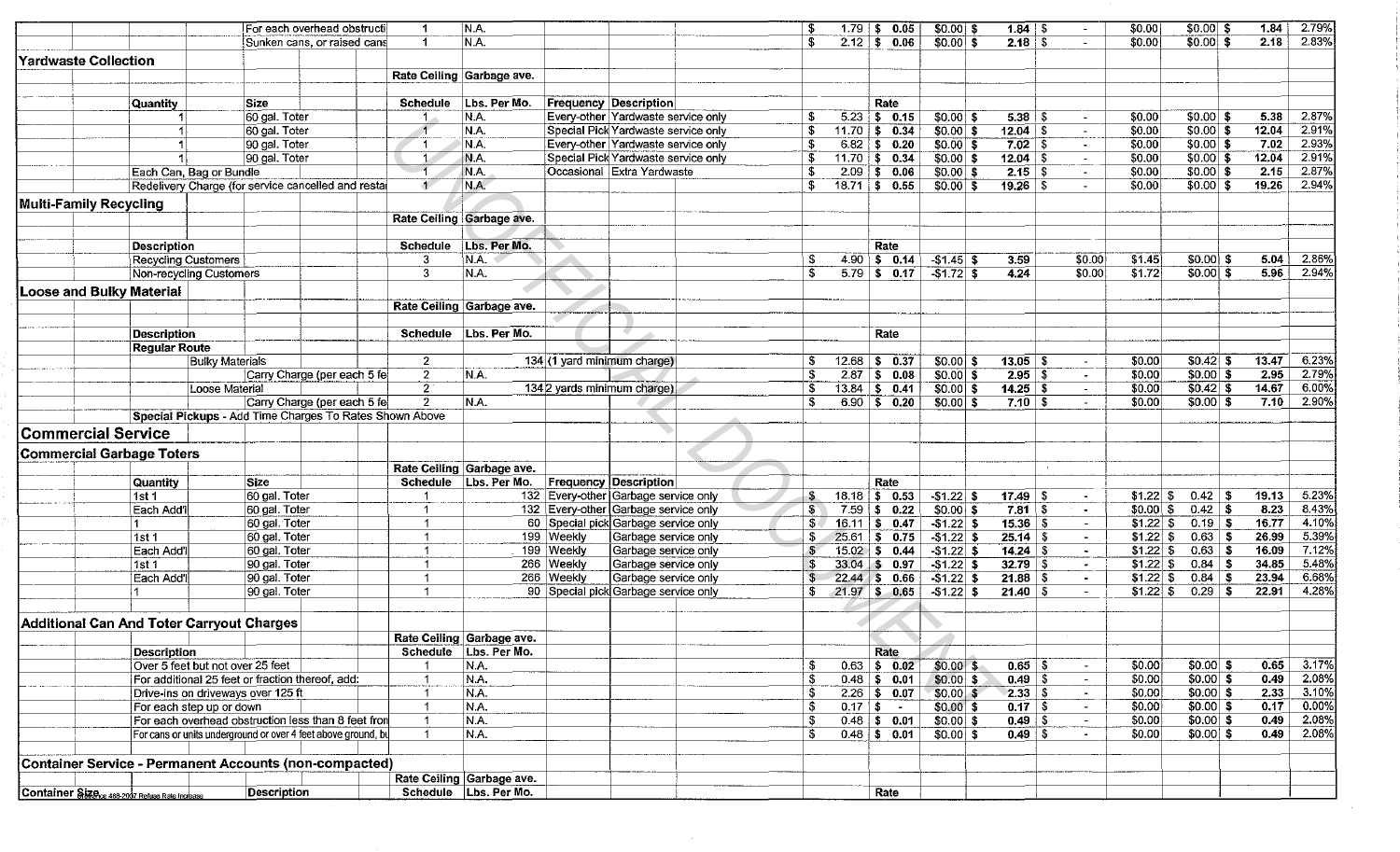|                | $1$ Yd                                         | Special pickups                                        | $\overline{2}$            | 134                       |  | l S                      | $25.81$ \$ 0.76       | $$0.00$ \$  | 26.57   \$              |                          | $$0.00$ \$          | $0.42$ \$                   | 26.99  | 4.57%        |
|----------------|------------------------------------------------|--------------------------------------------------------|---------------------------|---------------------------|--|--------------------------|-----------------------|-------------|-------------------------|--------------------------|---------------------|-----------------------------|--------|--------------|
|                |                                                | 1 X Per Wk. Pickup (multiply Rate                      | $\overline{2}$            | 581                       |  | -5                       | $81.48$ \$ 2.40       | $$0.00 $ \$ |                         | $\bullet$ .              | \$0.00              | $1.84$ \ \$<br>- \$         | 85.72  | 5.20%        |
|                | $1.5$ Yd                                       | Special pickups                                        | $\overline{2}$            | 192                       |  |                          | $33.83$ \$ 0.99       | $$0.00]$ \$ | $34.82$ \ \$            | $\sim$                   | \$0.00              | $0.61$ \$<br>- \$           | 35.43  | 4.73%        |
|                |                                                | 1 X Per Wk. Pickup (multiply Rate                      | $\overline{2}$            | 832                       |  | -5                       | $106.86$ \$ 3.14      | $$0.00]$ \$ | $110.00$   \$           | $\blacksquare$           |                     | $2.64$ \$                   | 112.64 | 5.41%        |
|                | 2 Yd                                           | Special pickups                                        | $\overline{2}$            | 249                       |  | - \$                     | $41.83$ \$ 1.23       | $$0.00$ \$  | $43.06$ \ \$            | $\sim$                   | \$0.00 S            | $0.79$ \$                   | 43.85  | 4.83%        |
|                |                                                | 1 X Per Wk. Pickup (multiply Rate                      | $\mathbf{2}$              | 1079                      |  |                          |                       |             |                         |                          |                     |                             |        |              |
|                |                                                |                                                        |                           |                           |  | \$                       | $132.23$ \$ 3.89      | $$0.00]$ \$ | $136.12$ \ \$           | $\blacksquare$           | \$0.00 S            | $3.42 \,   \, 3$            | 139.54 | 5.53%        |
|                | 3 Yd                                           | Special pickups                                        | $\mathbf{2}$              | 363                       |  | -\$                      | $57.86$ \$ 1.70       | $$0.00$ \$  | $59.56$ \ \$            | $\sim$                   | $$0.00 $ \$         | $1.15$ \$                   | 60.71  | 4.93%        |
|                |                                                | 1 X Per Wk. Pickup (multiply Rate                      | $\mathbf{2}^{\bullet}$    | 1573                      |  | S                        | $182.94$ \$ 5.38      | $$0.00$ \$  | $188.32  $ \$           | $\sim$                   | $$0.00 $ \$         | $4.99$ \ \$                 | 193.31 | 5.67%        |
|                | i4 Yd                                          | Special pickups                                        | $\overline{2}$            | 470                       |  |                          | $73.88$ \$ 2.17       | $$0.00$ \$  | $76.05$ \ \$            | $\mathcal{L}^{\pm}$      | $$0.00 $ \$         | $1.49$   \$                 | 77.54  | 4.95%        |
|                |                                                | 1 X Per Wk. Pickup (multiply Rate                      | $\overline{2}$            | 2037                      |  | s.                       | $233.59$ \$ 6.87      | $$0.00$ \$  | $240.46$ \ \$           | $\sim$                   | $$0.00 $ \$         | $6.46 $ \$                  | 246.92 | 571%         |
|                | 16 Yd                                          | Special pickups                                        | $\overline{2}$            | 558                       |  | S.                       | $105.56$ \$ 3.10      | $$0.00$ \$  | $108.66  $ \$           | $\sim$                   | $$0.00 $ \$         | $1.77$ \$                   | 110.43 | 4.61%        |
|                |                                                | 1 X Per Wk. Pickup (multiply Rate                      | $\mathbf{2}$              | 2418                      |  | $$333.40 \;   \; $9.80$  |                       | $$0.00$ \$  |                         | $\sim$                   | $$0.00 \, \text{S}$ | $7.67$ \ \$                 | 350.87 | 5.24%        |
|                |                                                |                                                        |                           |                           |  |                          |                       |             |                         |                          |                     |                             |        |              |
|                |                                                | <b>Commercial Service - continued</b>                  |                           |                           |  |                          |                       |             |                         |                          |                     |                             |        |              |
|                |                                                |                                                        |                           |                           |  |                          |                       |             |                         |                          |                     |                             |        |              |
|                |                                                |                                                        |                           |                           |  |                          |                       |             |                         |                          |                     |                             |        |              |
|                |                                                | Container Service - Temporary Accounts (non-compacted) |                           |                           |  |                          |                       |             |                         |                          |                     |                             |        |              |
|                |                                                |                                                        | Rate Ceiling Garbage ave. |                           |  |                          |                       |             |                         |                          |                     |                             |        |              |
| Container Size |                                                | Description                                            | Schedule                  | Lbs. Per P/U              |  |                          | Rate                  |             |                         |                          |                     |                             |        |              |
|                | All Sizes                                      | <b>Initial Delivery</b>                                | $\mathbf{2}$              | N.A.                      |  | 38.08<br>£.              | \$ 1.12               | $$0.00$ \$  | $39.20$ \ \$            | $\sim$                   | \$0.00              | $$0.00$ \$                  | 39.20  | 2.94%        |
|                | 1 Yd                                           | Pickup Rate                                            | $\overline{\mathbf{c}}$   | 134                       |  | -S                       | $18.81$ \$ 0.55       | $$0.00$ \$  | $19.36$ \ \$            | $\sim$                   | \$0.00              | $ $0.42]$ \$                | 19.78  | 5.16%        |
|                |                                                | │Daily Rate│                                           | $\mathbf{2}$              | N.A.                      |  | - \$                     | $3.53$ \$ 0.10        | $$0.00$ \$  | $3.63  $ \$             | $\blacksquare$           | \$0.00              | $$0.00$ \$                  | 3.63   | 2.83%        |
|                |                                                | Monthly Rate                                           | $\mathbf{2}$              | N.A.                      |  | \$.                      |                       |             |                         |                          |                     | $$0.00$ \$                  | 72.74  | 2.94%        |
|                |                                                |                                                        |                           |                           |  |                          | $70.66$ \$ 2.08       | $$0.00$ \$  | $72.74$ \$              | $\sim$                   | \$0.00              |                             |        |              |
|                | $1.5$ Yd                                       | Pickup Rate                                            | $\mathbf{2}$              | 192                       |  | Ŝ.                       | $24.66$ \$ 0.73       | $$0.00$ \$  | $25.39$ \$              | $\overline{\phantom{a}}$ | \$0.00              | $$0.61$ \$                  | 26.00  | 5.43%        |
|                |                                                | Daily Rate                                             | $\mathbf{2}$              | N.A.                      |  | £.                       | $3.53$ \$ 0.10        | $$0.00$ \$  | 3.63 S                  | $\sim$                   | \$0.00              | $$0.00$ \$                  | 3.63   | 2.83%        |
|                |                                                | Monthly Rate                                           | $\mathbf{2}$              | N.A.                      |  | - \$                     | $81.52$ \$ 2.40       | $$0.00$ \$  | $83.92$ \$              | $\sim$                   | \$0.00              | $$0.00 $ \$                 | 83.92  | 2.94%        |
|                | $2$ Yd                                         | Pickup Rate                                            | $\mathbf{2}$              | 249                       |  |                          | $30.50$ \$ 0.90       | $$0.00$ \$  | $31.40$ \$              | $\sim$                   | \$0.00              | $$0.79$ \$                  | 32.19  | 5.54%        |
|                |                                                | Daily Rate                                             | $\mathbf{2}$              | N.A.                      |  | -S                       | $3.53$ \$ 0.10        | $$0.00$ \$  | $3.63$ \$               | $\sim$                   | \$0.00              | $$0.00$ \$                  | 3.63   | 2.83%        |
|                |                                                | <b>Monthly Rate</b>                                    | $\mathbf{2}$              | N.A.                      |  | - \$                     | $92.39$ \$ 2.72       | $$0.00$ \$  | $95.11$ \$              | $\sim$                   | \$0.00              | $$0.00$ \$                  | 95.11  | 2.94%        |
|                | 3 Yd                                           | Pickup Rate                                            | $\mathbf{2}$              | 363                       |  | - \$                     | $42.21$ \$ 1.24       | $$0.00$ \$  |                         | $\sim$                   | \$0.00              | $$1.15$ \$                  | 44.60  | 5.66%        |
|                |                                                | Daily Rate                                             | $\mathbf{2}$              | N.A.                      |  | - \$<br>4.62             | $\frac{1}{2}$ \$ 0.14 | $$0.00$ \$  | $4.76$ \ \$             | $\sim$                   | \$0.00              | $$0.00 $ \$                 | 4.76   | 3.03%        |
|                |                                                | Monthly Rate                                           | $\mathbf{2}$              | IN.A.                     |  | \$.                      | $103.27$ \$ 3.04      | $$0.00$ \$  | $106.31$ \$             |                          | \$0.00              | $$0.00]$ \$                 | 106.31 | 2.94%        |
|                | l4 Yd                                          |                                                        | $\overline{2}$            | 470                       |  |                          |                       |             |                         | $\sim$                   |                     |                             |        |              |
|                |                                                | Pickup Rate                                            |                           |                           |  |                          | $53.92$ \$ 1.59       | $$0.00$ \$  | $55.51$ \$              | $\sim$                   | \$0.00              | $$1.49$ \$                  | 57.00  | 5.71%        |
|                |                                                | Daily Rate                                             | $\mathbf{2}$              | N.A.                      |  | \$<br>5.70               | \$ 0.17               | $$0.00 $ \$ | $5.87$ \ \$             | $\sim$                   | \$0.00              | $$0.00$ \$                  | 5.87   | 2.98%        |
|                |                                                | Monthly Rate                                           | $\mathbf{2}$              | N.A.                      |  | \$                       | $114.14$ \$ 3.36      | $$0.00$ \$  | $117.50$ \$             | $\bullet$                | \$0.00              | $$0.00$ \$                  | 117.50 | 2.94%        |
|                | 6 vd                                           | Pickup Rate                                            | $\mathbf{2}$              | 558                       |  | £.                       | $76.95$ \$ 2.26       | $$0.00$ \$  | $79.21$ \$              | $\sim$                   | \$0.00              | $$1.77$ \$                  | 80.98  | 5.24%        |
|                |                                                | Daily Rate                                             | $\overline{2}$            | N.A.                      |  | S<br>6.79                | \$0.20                | $$0.00$ \$  | $6.99$ \ \$             | $\sim$                   | \$0.00              | $$0.00$ \$                  | 6.99   | 2.95%        |
|                |                                                | Monthly Rate                                           | $\overline{2}$            | N.A.                      |  | $$/125.00$ \$ 3.68       |                       | $$0.00 $ \$ | $128.68$ \ \$           |                          | \$0.00              | $$0.00$ \$                  | 128.68 | 2.94%        |
|                | Container Service - Customer Owned (compacted) |                                                        |                           |                           |  |                          |                       |             |                         |                          |                     |                             |        |              |
|                |                                                |                                                        |                           | Rate Ceiling Garbage ave. |  |                          |                       |             |                         |                          |                     |                             |        |              |
|                |                                                |                                                        |                           |                           |  |                          |                       |             |                         |                          |                     |                             |        |              |
| Container Size |                                                | <b>Description</b>                                     |                           | Schedule Lbs. Per P/U     |  |                          | Rate                  |             |                         |                          |                     |                             |        |              |
|                | l3 Yd                                          | Special pickups                                        | $\mathbf{2}$              | 970                       |  |                          | $71.29$ \$ 2.10       | $$0.00$ \$  | $73.39$ \$              | $\sim$                   | \$0.00              | $$3.07$ \$                  | 76.46  | 7.25%        |
|                |                                                | 1 X Per Wk. Pickup (multiply                           | $\mathbf{2}$              | 4203                      |  | S                        | 308.66 \$ 9.07        | $$0.00$ \$  | $317.73$ \$             | ----                     | \$0.00              | $$13.32$ $$$                | 331.05 | 7.25%        |
|                | 4 Yd                                           | Special pickups                                        | $\overline{2}$            | 1294                      |  | -S                       | $85.52$ \$ 2.51       | $$0.00$ \$  |                         | $\sim$                   | \$0.00              | $$4.10$ \$                  | 92.13  | 7.73%        |
|                |                                                | 1 X Per Wk. Pickup (multiply                           | $\mathbf{2}$              | 5607                      |  | \$                       | 370.31 \$ 10.89       | $$0.00 $ \$ | $381.20$ \ \$           | $\sim$                   | \$0.00              | $$17.77$ \$                 | 398.97 | 7.74%        |
|                | 5 Yd                                           | Special pickups                                        | $\overline{2}$            | 1617                      |  | S.                       | $106.50$ \$ 3.13      | $$0.00 $ \$ | $109.63$ \$             | $\sim$                   | \$0.00              | $$5.13$ \$                  | 114.76 | 7.76%        |
|                |                                                | 1 X Per Wk. Pickup (multiply                           | $\mathbf{2}$              | 7006                      |  | $$461.12$ $$13.56$       |                       |             | $$0.00 \; $474.68 \; $$ | $\sim$                   | \$0.00              | $$22.21 \;$ \$ 496.89 7.76% |        |              |
|                | 6 Yd                                           | Special pickups                                        | $\mathbf{2}$              | 1773                      |  | $$125.86 \;   \; $3.70$$ |                       |             | $$0.00 \$$ 129.56 \\$   | $\sim$                   | \$0.00              | $$5.62$ $$$ 135.18 7.41%    |        |              |
|                |                                                | 1 X Per Wk. Pickup (multiply                           | $\overline{2}$            | 7682                      |  | $$544.95$ \$16.02        |                       |             | $$0.00 \; $560.97 \; $$ |                          | \$0.00              | $$24.35$ $$585.32$ 7.41%    |        |              |
|                |                                                |                                                        |                           |                           |  |                          |                       |             |                         |                          |                     |                             |        |              |
|                | Container Service - Miscellaneous              |                                                        |                           |                           |  |                          |                       |             |                         |                          |                     |                             |        |              |
|                |                                                |                                                        |                           | Rate Ceiling Garbage ave. |  |                          |                       |             |                         |                          |                     |                             |        |              |
|                |                                                |                                                        |                           |                           |  |                          |                       |             |                         |                          |                     |                             |        |              |
|                | <b>Description</b>                             |                                                        |                           | Schedule Lbs. Per Mo.     |  |                          | Rate                  |             |                         |                          |                     |                             |        |              |
|                |                                                | Roll-out Charge (moving container more than 5, bu      | $\mathbf{2}$              | N.A.                      |  | -S                       | $4.61$ \$ 0.14        | $$0.00$ \$  | $4.75$ \$               | $\sim$                   | \$0.00              | $$0.00 $ \$                 |        | 4.75 3.04%   |
|                |                                                | Roll-out Charge (moving container each additional      | $\overline{2}$            | N.A.                      |  | \$                       | $4.61$ \$ 0.14        | $$0.00 $ \$ | $4.75$ \$               | $\sim$                   | \$0.00              | $$0.00$ \$                  |        | $4.75$ 3.04% |
|                | <b>Excess Weight Charge</b>                    |                                                        | 2                         | N.A.                      |  | \$                       | $30.48$ \$ 0.90       | \$0.00 \$   | $31.38$ \$              | $\sim$                   | \$0.00              | $$0.00 $ \$                 |        | 31.38 2.95%  |
|                |                                                | Washing and Sanitizing Containers and Drop Boxes       |                           |                           |  |                          |                       |             |                         |                          |                     |                             |        |              |
|                |                                                |                                                        |                           |                           |  |                          |                       |             |                         |                          |                     |                             |        |              |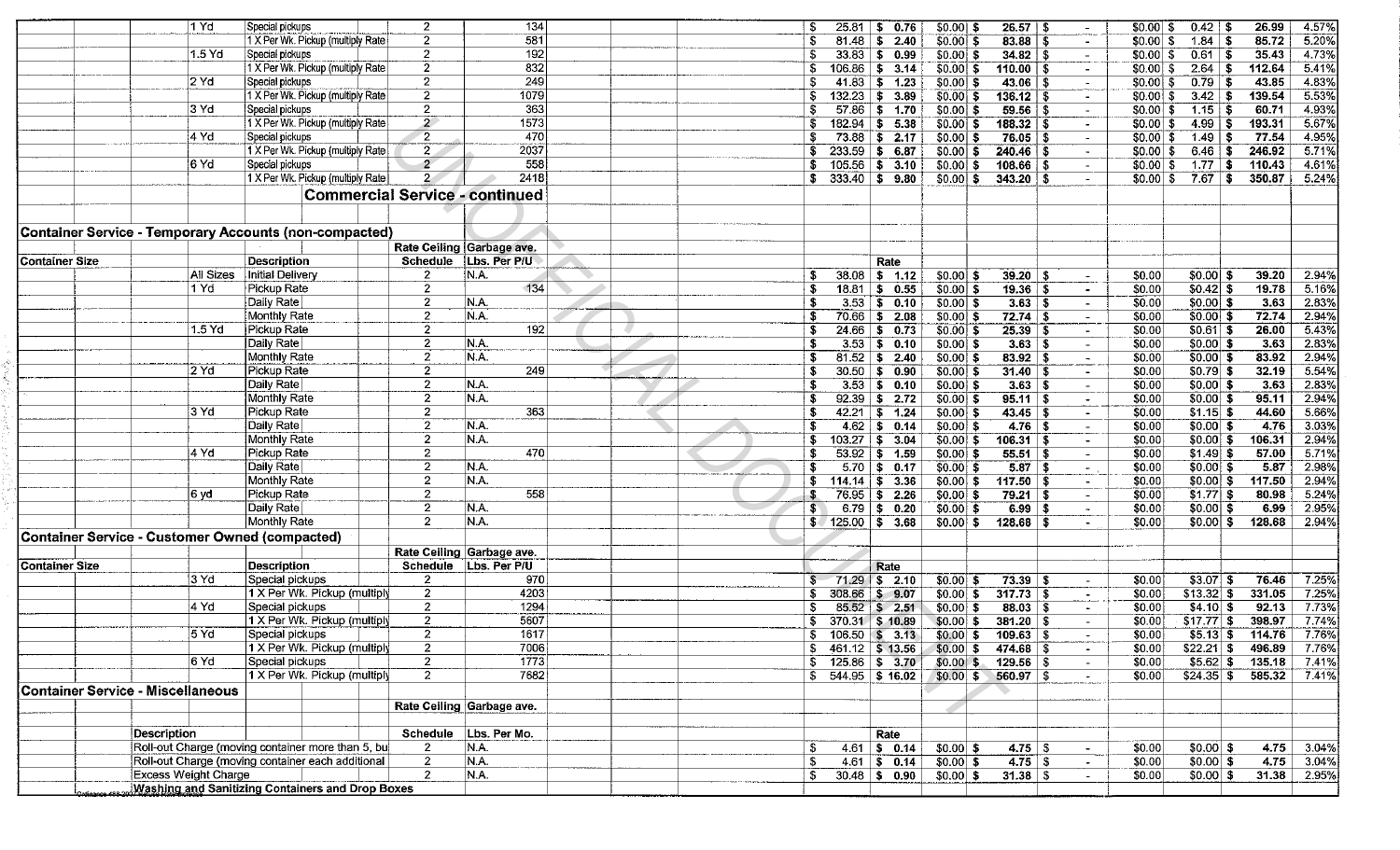|                      | Washing                                                                       |                              |                                                                                    | 2                                     | N.A.                      |            |                                      |                  |           | $3.93$ \$ 0.12         | $$0.00$ \$   | $4.05$ \$        | $\blacksquare$           | \$0.00      | $$0.00$ \$   | 4.05              | 3.05%        |
|----------------------|-------------------------------------------------------------------------------|------------------------------|------------------------------------------------------------------------------------|---------------------------------------|---------------------------|------------|--------------------------------------|------------------|-----------|------------------------|--------------|------------------|--------------------------|-------------|--------------|-------------------|--------------|
|                      |                                                                               |                              |                                                                                    | $\mathbf{2}$                          | N.A.                      |            |                                      |                  |           | $26.20$ \$ 0.77        | $$0.00$ \$   | $26.97$ \$       | $\overline{\phantom{a}}$ | \$0.00      | $$0.00$ \$   | 26.97             | 2.94%        |
|                      |                                                                               |                              |                                                                                    | $\overline{2}$                        | N.A.                      |            |                                      |                  |           | $5.48$ \$ 0.16         | \$0.00 S     |                  |                          | \$0.00      | $$0.00 $ \$  | 5.64              | 2.92%        |
|                      | Steam Cleaning                                                                |                              |                                                                                    |                                       |                           |            |                                      |                  |           |                        |              | $5.64$ \ \ \$    | $\blacksquare$           |             |              |                   |              |
|                      |                                                                               |                              |                                                                                    | $\mathbf{2}$                          | N.A.                      |            |                                      |                  |           | $40.90$ \$ 1.20        | $ 50.00 $ \$ | $42.10$ \ \$     | $\sim$                   | \$0.00      | $$0.00$ \$   | 42.10             | 2.93%        |
|                      |                                                                               | Pickup and redelivery charge |                                                                                    | $\overline{2}$                        | NA.                       |            |                                      |                  |           | $40.02$   \$ 1.18      | \$0.00 S     | $41.20$ \$       | $\blacksquare$           | \$0.00      | $$0.00 $ \$  | 41.20             | 2.95%        |
|                      |                                                                               |                              |                                                                                    |                                       |                           |            |                                      |                  |           |                        |              |                  |                          |             |              |                   |              |
|                      |                                                                               |                              |                                                                                    |                                       |                           |            |                                      |                  |           |                        |              |                  |                          |             |              |                   |              |
|                      | <b>Commercial Garbage Cans</b>                                                |                              |                                                                                    |                                       |                           |            |                                      |                  |           |                        |              |                  |                          |             |              |                   |              |
|                      |                                                                               |                              |                                                                                    |                                       | Rate Ceiling Garbage ave. |            |                                      |                  |           |                        |              |                  |                          |             |              |                   |              |
|                      |                                                                               |                              | Size                                                                               |                                       | Schedule Lbs. Per Mo.     |            | <b>Frequency Description</b>         |                  |           | Rate                   |              |                  |                          |             |              |                   |              |
|                      | Quantity                                                                      |                              |                                                                                    |                                       |                           |            |                                      |                  |           |                        |              |                  |                          |             |              |                   |              |
|                      | 1st <sub>1</sub>                                                              |                              | 32 gal. can                                                                        |                                       |                           | 132 Weekly | Garbage service only                 |                  |           | $18.18$ \$ 0.53        | $-$1.22$ \$  | $17.49$ \ \$     | $\blacksquare$           | $$1.19$ $$$ |              | 19.10             | 5.06%        |
|                      | Each Add'l                                                                    |                              | 32 gal. can                                                                        | $-1$                                  |                           | 67 Weekly  | Garbage service only                 | -S               |           | $7.42$ \$ 0.22         | $$0.00$ \$   | $7.64 \;   \; $$ | $\overline{\phantom{a}}$ | \$0.001\$   | $0.21$ \$    | 7.85              | 5.80%        |
|                      | 1st <sub>1</sub>                                                              |                              | 32 gal. can                                                                        | $\blacksquare$                        |                           |            | 30 Special pick Garbage service only | - 5              |           | $16.03$ \$ 0.47        | $$0.00 \; S$ | $16.50$ \$       | $\sim$                   | $$0.00]$ \$ | $0.10$   \$  | 16.60             | 3.56%        |
|                      |                                                                               |                              |                                                                                    | 1                                     |                           |            |                                      |                  |           |                        |              |                  |                          |             |              |                   |              |
|                      | Each Add <sup>'</sup>                                                         |                              | 32 gal. can                                                                        |                                       |                           |            | 30 Special pick Garbage service only |                  |           | $4.90 \,$ \$ 0.14      | $$0.00$ \$   | $5.04$ \ \$      | $\sim$                   | \$0.00 S    | $0.10$   \$  | 5.14              | 4.90%        |
|                      |                                                                               | Each Can, Bag or Bundle      |                                                                                    | $\mathbf{1}$                          |                           |            | 30 Occasional Extra garbage          |                  |           | $4.90 \,   \, 3.014$   | $$0.00 $ \$  | $5.04$ \ \$      | $\blacksquare$           | $$0.00 $ \$ | $0.10$   \$  | 5.14              | 4.90%        |
|                      |                                                                               |                              |                                                                                    |                                       |                           |            |                                      |                  |           |                        |              |                  |                          |             |              |                   |              |
|                      |                                                                               |                              | Drop Box Service - Permanent Accounts (non-compacted), To Disposal Site and Return |                                       |                           |            |                                      |                  |           |                        |              |                  |                          |             |              |                   |              |
|                      |                                                                               |                              |                                                                                    |                                       |                           |            |                                      |                  |           |                        |              |                  |                          |             |              |                   |              |
|                      |                                                                               |                              |                                                                                    |                                       |                           |            |                                      |                  |           |                        |              |                  |                          |             |              |                   |              |
| Drop Box Size        |                                                                               |                              | <b>Description</b>                                                                 | <b>Schedule</b>                       | Lbs. Per Mo.              |            |                                      |                  |           | Rate                   |              |                  |                          |             |              |                   |              |
|                      |                                                                               | 12 Yd                        | <b>First Pickup</b>                                                                | 2                                     | N.A.                      |            |                                      |                  |           | $92.82$ \$ 2.73        | $$0.00$ \$   | $95.55$ \$       | $\blacksquare$           | \$0.00      | $$0.00$ \$   | 95.55             | 2.94%        |
|                      |                                                                               |                              |                                                                                    |                                       |                           |            |                                      |                  |           |                        |              |                  |                          |             |              |                   |              |
|                      |                                                                               |                              | Additional Pickups (each)                                                          | 2                                     | N.A.                      |            |                                      |                  |           | $61.98$ \$ 1.82        | $50.00$ \$   | $63.80$ \$       | $\sim$                   | \$0.00      | $$0.00$ \$   | 63.80             | 2.94%        |
|                      |                                                                               | 13 Yd                        | <b>First Pickup</b>                                                                | $\mathbf{2}$                          | N.A.                      |            |                                      |                  |           | 96.93   \$2.85         | $50.00$ \$   | $99.78$ \$       | $\blacksquare$           | \$0.00      | $$0.00 $ \$  | 99.78             | 2.94%        |
|                      |                                                                               |                              | Additional Pickups (each)                                                          | $\mathbf{2}$                          | N.A.                      |            |                                      |                  |           | $61.98$ \$ 1.82        | \$0.00 \$    | $63.80$ \$       | $\sim$                   | \$0.00      | $$0.00$ \$   | 63.80             | 2.94%        |
|                      |                                                                               | 17 Yd                        | <b>First Pickup</b>                                                                | $\mathbf{2}$                          | N.A.                      |            |                                      | S                |           | $103.62$ \$ 3.05       | $$0.00 $ \$  | $106.67$ \ \$    | $\sim$                   | \$0.00      | $$0.00$ \$   | 106.67            | 2.94%        |
|                      |                                                                               |                              |                                                                                    |                                       |                           |            |                                      |                  |           |                        |              |                  |                          |             |              |                   |              |
|                      |                                                                               |                              | Additional Pickups (each)                                                          | $\mathbf{2}$                          | N.A.                      |            |                                      |                  |           | $64.57 \;   \; $$ 1.90 | $50.00$ \$   | $66.47$ \$       | $\bullet$                | \$0.00      | $$0.00 $ \$  | 66.47             | 2.94%        |
|                      |                                                                               | 20 Yd                        | <b>First Pickup</b>                                                                | $\overline{2}$                        | N.A.                      |            |                                      | S.               |           | $110.32$ \$ 3.24       | $$0.00$ \$   | $113.56$ \$      | $\sim$                   | \$0.00      | $$0.00$ \$   | 113.56            | 2.94%        |
|                      |                                                                               |                              | Additional Pickups (each)                                                          | $\mathbf{2}$                          | N.A.                      |            |                                      | S.               |           | $67.15$ \$ 1.97        | $$0.00$ \$   | $69.12$ \$       | $\sim$                   | \$0.00      | $50.00$ \$   | 69.12             | 2.93%        |
|                      |                                                                               | 25 Yd                        | <b>First Pickup</b>                                                                |                                       |                           | \$         |                                      | $125.76$ \$ 3.70 | \$0.00 \$ | $129.46$ \$            | $\sim$       | \$0.00           | $$0.00 $ \$              | 129.46      | 2.94%        |                   |              |
|                      | $\overline{2}$<br>N.A.<br>Additional Pickups (each)<br>$\overline{2}$<br>N.A. |                              |                                                                                    |                                       |                           |            |                                      |                  |           |                        |              |                  |                          |             |              |                   | 2.95%        |
|                      |                                                                               |                              |                                                                                    |                                       |                           |            |                                      |                  |           | $72.32$ \$ 2.13        | $$0.00]$ \$  | $74.45$ \ \$     | $\sim$                   | \$0.00      | $$0.00$ \$   | 74.45             |              |
|                      |                                                                               | 30 Yd                        | <b>First Pickup</b>                                                                | $\mathbf{2}$                          | N.A.                      |            |                                      | S.               |           | $141.20$ \$ 4.15       | $$0.00$ \$   | $145.35$ \$      | $\sim$                   | \$0.00      | $$0.00$ \$   | 145.35            | 2.94%        |
|                      |                                                                               |                              | Additional Pickups (each)                                                          | $\mathbf{2}$                          | IN.A.                     |            |                                      |                  |           | $77.49$ \$ 2.28        | $$0.00$ \$   | $79.77$ \$       |                          | \$0.00      | $$0.00$ \$   | 79.77             | 2.94%        |
|                      |                                                                               | 40 Yd                        | <b>First Pickup</b>                                                                | $\mathbf{2}$                          | N.A.                      |            |                                      |                  |           | 168.98 \$4.97          | $$0.00$ \$   | 173.95           | ∣\$<br>$\sim$            | \$0.00      | $$0.00$ \$   | 173.95            | 2.94%        |
|                      |                                                                               |                              |                                                                                    |                                       |                           |            |                                      |                  |           |                        |              |                  |                          |             |              |                   | 2.94%        |
|                      |                                                                               |                              | Additional Pickups (each)                                                          | $\mathbf{2}$                          | N.A.                      |            |                                      |                  |           | $82.64$ \$ 2.43        | $$0.00 $ \$  | 85.07            | i S<br>$\sim$            | \$0.00      | $$0.00 $ \$  | 85.07             |              |
|                      |                                                                               | All Sizes                    | Excess Mileage Beyond 10                                                           | $\mathbf{2}$                          | N.A.                      |            |                                      | S                |           | $2.10$ \$ 0.06         | $$0.00$ \$   | $2.16$ \$        | $\sim$                   | \$0.00      | $50.00$ \$   | $\overline{2.16}$ | 2.86%        |
|                      |                                                                               |                              | Lid Charge                                                                         | $\mathbf{2}$                          | IN.A.                     |            |                                      | - \$             |           | $15.41 \,$ \$ 0.45     | $$0.00 $ \$  | 15.86            | l S                      | \$0.00      | $$0.00 $ \$  | 15.86             | 2.92%        |
|                      |                                                                               |                              |                                                                                    |                                       |                           |            |                                      |                  |           |                        |              |                  |                          |             |              |                   |              |
|                      |                                                                               |                              |                                                                                    | <b>Commercial Service - continued</b> |                           |            |                                      |                  |           |                        |              |                  |                          |             |              |                   |              |
|                      |                                                                               |                              |                                                                                    |                                       |                           |            |                                      |                  |           | Effective 7/1/04       |              |                  |                          |             |              |                   |              |
|                      |                                                                               |                              | Drop Box Service - Temporary Accounts (non-compacted), To Disposal Site and Return |                                       |                           |            |                                      |                  |           |                        |              |                  |                          |             |              |                   |              |
|                      |                                                                               |                              |                                                                                    |                                       |                           |            |                                      |                  |           |                        |              |                  |                          |             |              |                   |              |
|                      |                                                                               |                              |                                                                                    |                                       | Rate Ceiling Garbage ave. |            |                                      |                  |           |                        |              |                  |                          |             |              |                   |              |
| <b>Drop Box Size</b> |                                                                               |                              | <b>Description</b>                                                                 | Schedule                              | Lbs. Per Mo.              |            |                                      |                  |           | Rate                   |              |                  |                          |             |              |                   |              |
|                      |                                                                               | 12 Yd                        | Pickup Rate                                                                        | $\overline{2}$                        | N.A.                      |            |                                      |                  | 61.98     | \$ 1.82                | $$0.00$ \$   | $63.80 $ \$      | $\sim$                   | \$0.00      | $$0.00 $ \$  | 63.80             | 2.94%        |
|                      |                                                                               |                              |                                                                                    |                                       |                           |            |                                      |                  |           |                        |              |                  |                          |             |              |                   | 2.83%        |
|                      |                                                                               |                              | Daily Rate                                                                         | $\mathbf{2}$                          | N.A.                      |            |                                      |                  |           | $2.83$ \$ 0.08         | \$0.00 \$    | $2.91$ \ \$      | $\sim$                   | \$0.00      | $$0.00$ \$   | 2.91              |              |
|                      |                                                                               |                              | Monthly Rate                                                                       | $\overline{2}$                        | N.A.                      |            |                                      |                  |           | 56.59 \$ 1.66          | $$0.00 $ \$  |                  | $\sim$                   | \$0.00      | $$0.00 $ \$  | 58.25             | 2.93%        |
|                      |                                                                               | 13 Yd                        | Pickup Rate                                                                        | $\overline{2}$                        | $\overline{\mathsf{NA}}$  |            |                                      |                  |           | $61.98$ \$ 1.82        | $$0.00 $ \$  | $63.80$ \ \$     | $\sim$                   | \$0.00      | $$0.00 $ \$  | 63.80             | 2.94%        |
|                      |                                                                               |                              | Daily Rate                                                                         | $\overline{2}$                        | N.A.                      |            |                                      |                  |           | $3.20$ \$ 0.09         | $$0.00$ \$   | $3.29$ \ \$      |                          | \$0.00      | $$0.00 $ \$  | 3.29              | 2.81%        |
|                      |                                                                               |                              | Monthly Rate                                                                       | 2                                     | N.A.                      |            |                                      |                  |           | $64.14$ \$ 1.89        |              |                  |                          | \$0.00      | $$0.00 $ \$  | 66.03             | 2.95%        |
|                      |                                                                               |                              |                                                                                    |                                       |                           |            |                                      |                  |           |                        | $$0.00 $ \$  | 66.03   \$       | $\sim$                   |             |              |                   |              |
|                      |                                                                               | 17 Yd                        | Pickup Rate                                                                        | $\overline{c}$                        | N.A.                      |            |                                      |                  |           | $64.57$ \$ 1.90        | $$0.00 $ \$  |                  | $\sim$                   | \$0.00      | \$0.00 \$    | 66.47             | 2.94%        |
|                      |                                                                               |                              | Daily Rate                                                                         | $\overline{2}$                        | N.A.                      |            |                                      | -S               |           | $3.59$ \$ 0.11         | $$0.00$ \$   | $3.70$ \$        | $\sim$                   | \$0.00      | $$0.00$ \$   | 3.70              | 3.06%        |
|                      |                                                                               |                              | Monthly Rate                                                                       | $\mathbf{2}$                          | IN.A.                     |            |                                      | - \$             |           | $71.69$ \$ 2.11        | $$0.00 $ \$  | $73.80$ \ \$     | $\blacksquare$           | \$0.00      | $$0.00 $ \$  | 73.80             | 2.94%        |
|                      |                                                                               | 20 Yd                        | Pickup Rate                                                                        | $\overline{2}$                        | N.A.                      |            |                                      | - \$             |           | $67.15$ \$ 1.97        | $$0.00$ \$   |                  | $\sim$                   | \$0.00      | \$0.00 \$    | 69.12             | 2.93%        |
|                      |                                                                               |                              |                                                                                    |                                       |                           |            |                                      |                  |           |                        |              |                  |                          |             |              |                   |              |
|                      |                                                                               |                              | Daily Rate                                                                         | $\overline{c}$                        | N.A.                      |            |                                      | - 5              |           | $3.95$ \$ 0.12         | \$0.00 \$    |                  | $\frac{1}{2}$            | \$0.00      | $$0.00$ \$   | 4.07              | 3.04%        |
|                      |                                                                               |                              | Monthly Rate                                                                       | $\mathbf{2}$                          | N.A.                      |            |                                      | - 35             |           | $79.24$ \$ 2.33        | $ $0.00 $ \$ |                  | $\sim$                   | \$0.00      | $$0.00 $ \$  | 81.57             | 2.94%        |
|                      |                                                                               | 25 Yd                        | Pickup Rate                                                                        | $\mathbf{2}$                          | N.A.                      |            |                                      |                  |           | $72.32$ \$ 2.13        | \$0.00 \$    | $74.45$ \ \$     | $\bullet$ .              | \$0.00      | $S0.00$ \$   | 74.45             | 2.95%        |
|                      |                                                                               |                              | Daily Rate                                                                         | 2                                     | N.A.                      |            |                                      |                  |           | $4.90$ \$ 0.14         | \$0.00 \$    |                  | $\sim$ .                 | \$0.00      | $$0.00$ \$   | 5.04              | 2.86%        |
|                      |                                                                               |                              |                                                                                    |                                       |                           |            |                                      |                  |           |                        |              |                  |                          |             |              |                   |              |
|                      |                                                                               |                              | Monthly Rate                                                                       | $\overline{2}$                        | \N.A.                     |            |                                      | - \$             |           | $98.10$   \$ 2.88      | $$0.00$ \$   | $100.98$ \ \$    | $\sim$                   | \$0.00      | $ 50.00 $ \$ | 100.98            | 2.94%        |
|                      |                                                                               | 30 Yd                        | Pickup Rate                                                                        | $\overline{c}$                        | N.A.                      |            |                                      | -S               |           | 77.49   \$2.28         | \$0.00 \$    | $79.77$ \ \$     | $\sim$                   | \$0.00      | $$0.00 $ \$  |                   | 79.77 2.94%  |
|                      | Ordinance 488-2007 Refuse Rate Increase                                       |                              | Daily Rate                                                                         | $\overline{2}$                        | N.A.                      |            |                                      |                  |           | $5.85$   \$ 0.17       | \$0.00 \$    | $6.02$ \$        | $\sim$                   | \$0.00      | $$0.00$ \$   |                   | $6.02$ 2.91% |
|                      |                                                                               |                              |                                                                                    |                                       |                           |            |                                      |                  |           |                        |              |                  |                          |             |              |                   |              |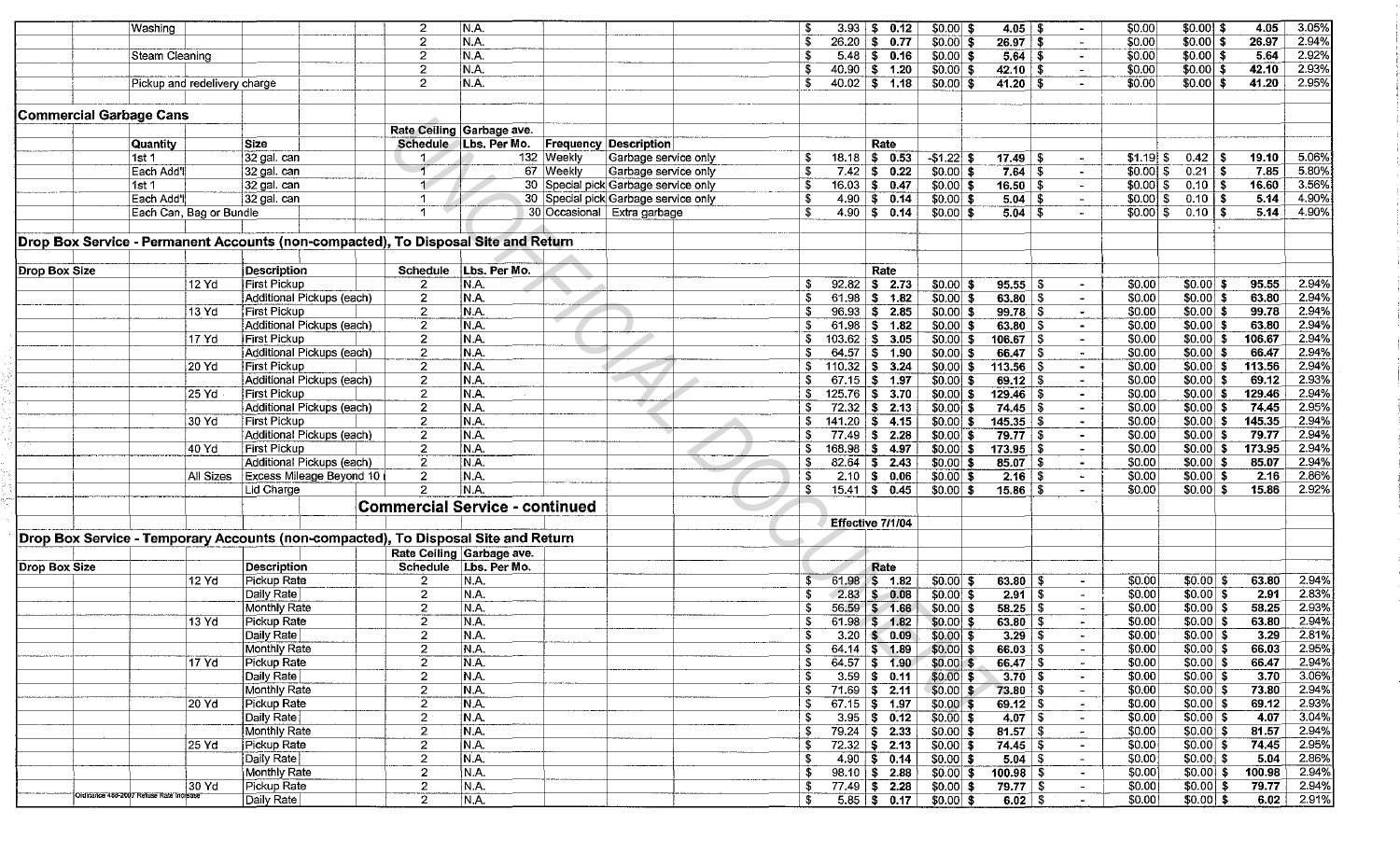|                                                                            |           |             | Monthly Rate             | $\overline{2}$   | N.A.                              |  | S.           | $116.97$ \$ 3.44 |                            | $$0.00 $ \$                    | $120.41$ \ \$                    | $\overline{\phantom{a}}$ | \$0.00 | $$0.00$ \$  | 120.41 | 2.94%        |
|----------------------------------------------------------------------------|-----------|-------------|--------------------------|------------------|-----------------------------------|--|--------------|------------------|----------------------------|--------------------------------|----------------------------------|--------------------------|--------|-------------|--------|--------------|
|                                                                            | 40 Yd     | Pickup Rate |                          | $\overline{2}$   | N.A.                              |  |              | 82.64            | 52.43                      | $$0.00$ \$                     | $85.07$ \$                       | $\sim$                   | \$0.00 | $$0.00$ \$  | 85.07  | 2.94%        |
|                                                                            |           | Daily Rate  |                          | $\mathbf{2}$     | N.A.                              |  |              |                  | $7.92$ \$ 0.23             | $$0.00 $ \$                    | $8.15$ \ \$                      | $\sim$                   | \$0.00 | $$0.00]$ \$ | 8.15   | 2.90%        |
|                                                                            |           |             | Monthly Rate             | $\overline{2}$   | N.A.                              |  | S.           |                  | $158.47$ \$ 4.66           | $$0.00$ \$                     | $163.13$ \$                      | $\blacksquare$           | \$0.00 | $$0.00 $ \$ | 163.13 | 2.94%        |
|                                                                            | All Sizes |             | Initial Delivery         | $\mathbf{2}$     | N.A.                              |  |              |                  | $33.31 \mid $3 \quad 0.98$ | $$0.00 $ \$                    | $34.29$ \ \$                     |                          | \$0.00 | $$0.00 $ \$ | 34.29  | 2.94%        |
|                                                                            |           |             | Excess Mileage Beyond 10 | $\overline{2}$   | N.A.                              |  |              |                  |                            |                                |                                  |                          |        |             | 2.16   | 2.86%        |
|                                                                            |           |             |                          |                  |                                   |  |              |                  | $2.10$ \$ 0.06             | $$0.00 $ \$                    | $2.16$ S                         | $\blacksquare$           | \$0.00 | $$0.00 $ \$ |        |              |
|                                                                            |           | Lid Charge  |                          | $\mathbf{2}$     | N.A.                              |  | S            |                  | $15.41$ \$ 0.45            | $$0.00$ \$                     | $15.86 \mid S$                   |                          | \$0.00 | $$0.00 $ \$ | 15.86  | 2.92%        |
| Drop Box Service - Customer Owned (compacted), To Disposal Site and Return |           |             |                          |                  |                                   |  |              |                  |                            |                                |                                  |                          |        |             |        |              |
|                                                                            |           |             |                          |                  | Rate Ceiling Garbage ave.         |  |              |                  |                            |                                |                                  |                          |        |             |        |              |
| Drop Box Size                                                              |           |             | <b>Description</b>       |                  | Schedule Lbs. Per Mo.             |  |              |                  | Rate                       |                                |                                  |                          |        |             |        |              |
|                                                                            | i8 Yd     | Pickup Rate |                          | $\overline{2}$   | N.A.                              |  | S.           |                  | $83.28$ \$ 2.45            | $$0.00$ \$                     |                                  | $\overline{\phantom{a}}$ | \$0.00 | $$0.00 $ \$ | 85.73  | 2.94%        |
|                                                                            | 10 Yd     | Pickup Rate |                          | $\mathbf{2}$     | N.A.                              |  |              |                  | $91.60$ \$ 2.69            |                                | $94.29$ \$                       |                          | \$0.00 | $$0.00 $ \$ | 94.29  | 2.94%        |
|                                                                            |           |             |                          |                  | N.A.                              |  |              |                  |                            | $$0.00 $ \$                    |                                  | $\tilde{\phantom{a}}$    |        |             |        |              |
|                                                                            | 12 Yd     | Pickup Rate |                          | 2                |                                   |  |              |                  | 96.61   \$ 2.84            | $$0.00 $ \$                    |                                  | $\overline{\phantom{a}}$ | \$0.00 | $$0.00$ \$  | 99.45  | 2.94%        |
|                                                                            | 15 Yd     | Pickup Rate |                          | $\mathbf{2}$     | N.A.                              |  |              |                  | $99.92 \mid $2.94$         | $$0.00$ \$                     | $102.86$ \$                      |                          | \$0.00 | $$0.00]$ \$ | 102.86 | 2.94%        |
|                                                                            | 18 Yd     | Pickup Rate |                          | $\overline{2}$   | N.A.                              |  |              |                  | $103.32$ \$ 3.04           | $$0.00 $ \$                    | $106.36$ \$                      | $\blacksquare$           | \$0.00 | $$0.00 $ \$ | 106.36 | 2.94%        |
|                                                                            | 20 Yd     | Pickup Rate |                          | $\overline{2}$   | N.A.                              |  |              | $108.26$ \$ 3.18 |                            | $$0.00 $ \$                    |                                  | $\overline{\phantom{a}}$ | \$0.00 | $$0.00 $ \$ | 111.44 | 2.94%        |
|                                                                            | 25 Yd     | Pickup Rate |                          | $\overline{2}$   | N.A.                              |  | S.           | $115.73$ \$ 3.40 |                            | $$0.00$ \$                     | $119.13$ \$                      | $\sim$                   | \$0.00 | $$0.00$ \$  | 119.13 | 2.94%        |
|                                                                            | 30 Yd     | Pickup Rate |                          | $\overline{2}$   | N.A.                              |  | S.           |                  | $124.28$ \$ 3.65           | $$0.00$ \ \$                   | $127.93$ \ \$                    | $\blacksquare$           | \$0.00 | $$0.00$ \$  | 127.93 | 2.94%        |
|                                                                            | 35 Yd     | Pickup Rate |                          | $\overline{2}$   | N.A.                              |  | S.           | $129.61$ \$ 3.81 |                            | $$0.00$ \$                     | $133.42$   \$                    | $\sim$                   | \$0.00 | $$0.00 $ \$ | 133.42 | 2.94%        |
|                                                                            | 140 Yd    |             | Pickup Rate              | $\overline{2}$   | N.A.                              |  | S.           | $148.13$ \$ 4.36 |                            | $$0.00 $ \$                    |                                  | $\sim$                   | \$0.00 | $$0.00$ \$  | 152.49 | 2.94%        |
|                                                                            | All Sizes |             | Excess Mileage Beyond 10 | $\overline{2}$   | NA.                               |  | ٩.           |                  | $2.10$ \$ 0.06             | $$0.00 $ \$                    | $2.16$   \$                      | $\sim$                   | \$0.00 | $$0.00$ \$  | 2.16   | 2.86%        |
|                                                                            |           |             |                          |                  |                                   |  |              |                  |                            |                                |                                  |                          |        |             |        |              |
| Infectious Waste                                                           |           |             |                          |                  |                                   |  |              |                  |                            |                                |                                  |                          |        |             |        |              |
| <b>Gallons Total</b>                                                       |           |             |                          |                  | Rate Ceiling Garbage ave.         |  |              |                  |                            |                                |                                  |                          |        |             |        |              |
| Per Pickup                                                                 |           |             |                          | <b>Schedule</b>  | Lbs. Per Mo.                      |  |              |                  | Rate                       |                                |                                  |                          |        |             |        |              |
| $0 - 10$                                                                   |           |             |                          | $\mathbf{2}$     | N.A.                              |  | -5.          |                  | $2.71$ \$ 0.08             | $$0.00$ \$                     | $2.79$   \$                      | $\bullet$                | \$0.00 | $$0.00 $ \$ | 2.79   | 2.95%        |
| $11 - 20$                                                                  |           |             |                          | $\overline{2}$   | N.A.                              |  | -\$          |                  | $2.34$ \$ 0.07             | $$0.00$   \$                   | $2.41 \mid S$                    | $\sim$                   | \$0.00 | $$0.00$ \$  | 2.41   | 2.99%        |
| $21 - 30$                                                                  |           |             |                          | $\overline{2}$   | N.A.                              |  |              |                  | $2.33$ \$ 0.07             | $$0.00$ \$                     | 2.40   S                         | $\overline{\phantom{a}}$ | \$0.00 | $$0.00$ \$  | 2.40   | 3.00%        |
| $31 - 40$                                                                  |           |             |                          | $\boldsymbol{2}$ | N.A.                              |  |              |                  | $2.30$ \$ 0.07             | \$0.00 \$                      | 2.37   S                         |                          | \$0.00 | $$0.00 $ \$ | 2.37   | 3.04%        |
| 41-50                                                                      |           |             |                          | $\mathbf{2}$     | N.A.                              |  | -5           |                  | $2.28$ \$ 0.07             |                                |                                  | $\sim$                   |        |             | 2.35   | 3.07%        |
|                                                                            |           |             |                          |                  |                                   |  |              |                  |                            | $$0.00$ \\$                    | 2.35   S                         | $\sim$                   | \$0.00 | $$0.00$ \$  |        |              |
| $51 - 60$                                                                  |           |             |                          | $\overline{2}$   | N.A                               |  |              |                  | $2.21$ \$ 0.06             | \$0.00 \$                      |                                  | $\overline{\phantom{a}}$ | \$0.00 | $$0.00$ \$  | 2.27   | 2.71%        |
| 61-70                                                                      |           |             |                          | $\mathbf{2}$     | N.A.                              |  | - \$         |                  | $2.10$ \$ 0.06             | $$0.00$ \$                     | $2.16$   \$                      | $\blacksquare$           | \$0.00 | $$0.00 $ \$ | 2.16   | 2.86%        |
| 71-80                                                                      |           |             |                          | $\mathbf{2}$     | N.A.                              |  | -\$          |                  | $2.01$ \$ 0.06             | $$0.00$ \ \$                   |                                  | $\overline{\phantom{a}}$ | \$0.00 | $$0.00]$ \$ | 2.07   | 2.99%        |
| 81-90                                                                      |           |             |                          | $\overline{c}$   | N.A.                              |  | \$           |                  | $1.88$ \$ 0.06             | $$0.00$   \$                   |                                  | $\sim$                   | \$0.00 | $$0.00 $ \$ | 1.94   | 3.19%        |
| 91-100                                                                     |           |             |                          | $\overline{2}$   | N.A.                              |  | S            |                  | $1.77$ \$ 0.05             | $$0.00$ \$                     | $1.82$ \ \$                      | $\sim$                   | \$0.00 | $$0.00$ \$  | 1.82   | 2.82%        |
| 101-110                                                                    |           |             |                          | $\overline{2}$   | $\overline{\mathsf{N}\mathsf{A}}$ |  | \$.          |                  | $1.68$ \$ 0.05             | $$0.00$   \$                   |                                  | $\sim$                   | \$0.00 | $50.00$ \$  | 1.73   | 2.98%        |
| 111-120                                                                    |           |             |                          | $\overline{2}$   | N.A.                              |  | \$           | 1.64             | \$0.05                     | $$0.00$ \ \$                   | $1.69$ \$                        | $\sim$                   | \$0.00 | $$0.00 $ \$ | 1.69   | 3.05%        |
| 121-130                                                                    |           |             |                          | $\overline{2}$   | N.A.                              |  | $\mathbf{3}$ | 1.57             | $\frac{1}{2}$ 6.05         | $$0.00$ \$                     | $1.62$ \ \$                      | $\sim$                   | \$0.00 | $$0.00$ \$  | 1.62   | 3.18%        |
| 131-140                                                                    |           |             |                          | $\mathbf{2}$     | N.A.                              |  | S            | 1.50             |                            |                                |                                  |                          |        | $$0.00$ \$  | 1.54   | 2.67%        |
| 141-150                                                                    |           |             |                          |                  |                                   |  |              |                  | $\frac{1}{2}$ 6.04         | $$0.00$ \$                     | $1.54$ \ \$                      | $\sim$                   | \$0.00 |             |        |              |
|                                                                            |           |             |                          | $\overline{2}$   | N.A.                              |  |              |                  | $1,42$ \$ 0.04             | $$0.00$ \$                     |                                  | $\overline{\phantom{a}}$ | \$0.00 | $$0.00$ \$  | 1.46   | 2.82%        |
| 151-160                                                                    |           |             |                          | $\overline{2}$   | N.A.                              |  |              |                  | $1.40 \tImes 0.04$         | $$0.00$   \$                   | $1.44$ \ \$                      | $\blacksquare$           | \$0.00 | $$0.00 $ \$ | 1.44   | 2.86%        |
| 161-170                                                                    |           |             |                          | $\mathbf{2}$     | N.A.                              |  |              |                  | $1.37$ \$ 0.04             | $$0.00$ \ \$                   | $1.41$ \ \$                      | $\blacksquare$           | \$0.00 | $$0.00 $ \$ | 1.41   | 2.92%        |
| $171 - 180$                                                                |           |             |                          | $\overline{2}$   | N.A.                              |  |              |                  | $1.35$ \$ 0.04             | $$0.00$ \ \$                   | $1.39$ \ \$                      | $\overline{\phantom{a}}$ | \$0.00 | $$0.00 $ \$ | 1.39   | 2.96%        |
| 181-190                                                                    |           |             |                          | $\overline{2}$   | N.A.                              |  |              |                  | $1.31 \quad $0.04$         | $$0.00 $ \$                    | $1.35$ \$                        | $\sim$                   | \$0.00 | $$0.00$ \$  | 1.35   | 3.05%        |
| 191-200                                                                    |           |             |                          | $\mathbf{2}$     | N.A                               |  |              |                  | $1.28$ \$ 0.04             | $$0.00$   \$                   | $1.32$ $\overline{\phantom{1}3}$ | $\overline{\phantom{a}}$ | \$0.00 | $$0.00$ \$  | 1.32   | 3.13%        |
| 201-210                                                                    |           |             |                          | $\overline{2}$   | N.A.                              |  | S.           |                  | $1.26$ \$ 0.04             | $$0.00$   \$                   | $1.30 \, \, 5$                   |                          | \$0.00 | $$0.00 $ \$ | 1.30   | 3.17%        |
| 211-220                                                                    |           |             |                          | $\overline{2}$   | N.A.                              |  | - \$         |                  | $1.22$ \$ 0.04             | $$0.00$ \$                     | $1.26 \pm 1.5$                   | $\sim$                   | \$0.00 | $$0.00 $ \$ | 1.26   | 3.28%        |
| 221-230                                                                    |           |             |                          | $\boldsymbol{2}$ | N.A.                              |  | - \$         |                  | $1.18$ \$ 0.03             |                                |                                  | $\sim$                   | \$0.00 | $$0.00 $ \$ | 1.21   | 2.54%        |
|                                                                            |           |             |                          |                  |                                   |  |              |                  |                            | $$0.00$ \$                     |                                  |                          |        |             |        |              |
| 231-240                                                                    |           |             |                          | $\mathbf{2}$     | N.A.                              |  |              |                  | $1.15$ \$ 0.03             | $$0.00$ \ \$                   |                                  | $\sim$                   | \$0.00 | $$0.00$ \$  | 1.18   | 2.61%        |
| 241-250                                                                    |           |             |                          | $\overline{c}$   | N.A.                              |  |              |                  | $1.13$ \$ 0.03             | $$0.00$ \$                     | $1.16$   \$                      | $\sim$                   | \$0.00 | $$0.00$ \$  | 1.16   | 2.65%        |
| 251-260                                                                    |           |             |                          | $\mathbf{2}$     | N.A.                              |  | -S           |                  | $1.12$ \$ 0.03             | $$0.00$ \$                     | $1.15 \n\mid 5$                  | $\sim$                   | \$0.00 | $$0.00$ \$  | 1.15   | 2.68%        |
| 261-270                                                                    |           |             |                          | 2                | N.A.                              |  |              |                  | $1.08$ \$ 0.03             | $$0.00$ \ \$                   | $1.11$   \$                      | $\sim$                   | \$0.00 | $$0.00 $ \$ | 1.11   | 2.78%        |
| 271-280                                                                    |           |             |                          | $\overline{c}$   | N.A.                              |  |              |                  | $1.07$   \$ 0.03           | $$0.00$ \$                     | $1.10$ \ \$                      | $\sim$                   | \$0.00 | $$0.00 $ \$ | 1.10   | 2.80%        |
| 281-290                                                                    |           |             |                          | $\overline{c}$   | N.A.                              |  |              |                  | $1.05$   \$ 0.03           | $$0.00$   \$                   | $1.08  $ \$                      | $\sim$                   | \$0.00 | $$0.00 $ \$ | 1.08   | 2.86%        |
| 291-300                                                                    |           |             |                          | $\overline{c}$   | N.A.                              |  | £.           |                  | $1.05$ \$ 0.03             | $$0.00$ \$                     | $1.08$ \ \$                      | $\sim$                   | \$0.00 | $$0.00$ \$  | 1.08   | 2.86%        |
| 301-310                                                                    |           |             |                          | $\overline{2}$   | N.A.                              |  | S            |                  | $1.04$ \$ 0.03             | $$0.00$   \$                   | $1.07 \, \, 3$                   | $\sim$                   | \$0.00 | $$0.00$ \$  | 1.07   | 2.88%        |
|                                                                            |           |             |                          | $\overline{2}$   | N.A.                              |  |              |                  |                            |                                |                                  |                          |        |             |        |              |
| 311-320                                                                    |           |             |                          |                  |                                   |  | S.           |                  |                            | $1.02$   \$ 0.03   \$0.00   \$ | $1.05  $ \$                      | $\sim$                   | \$0.00 | $$0.00 $ \$ |        | $1.05$ 2.94% |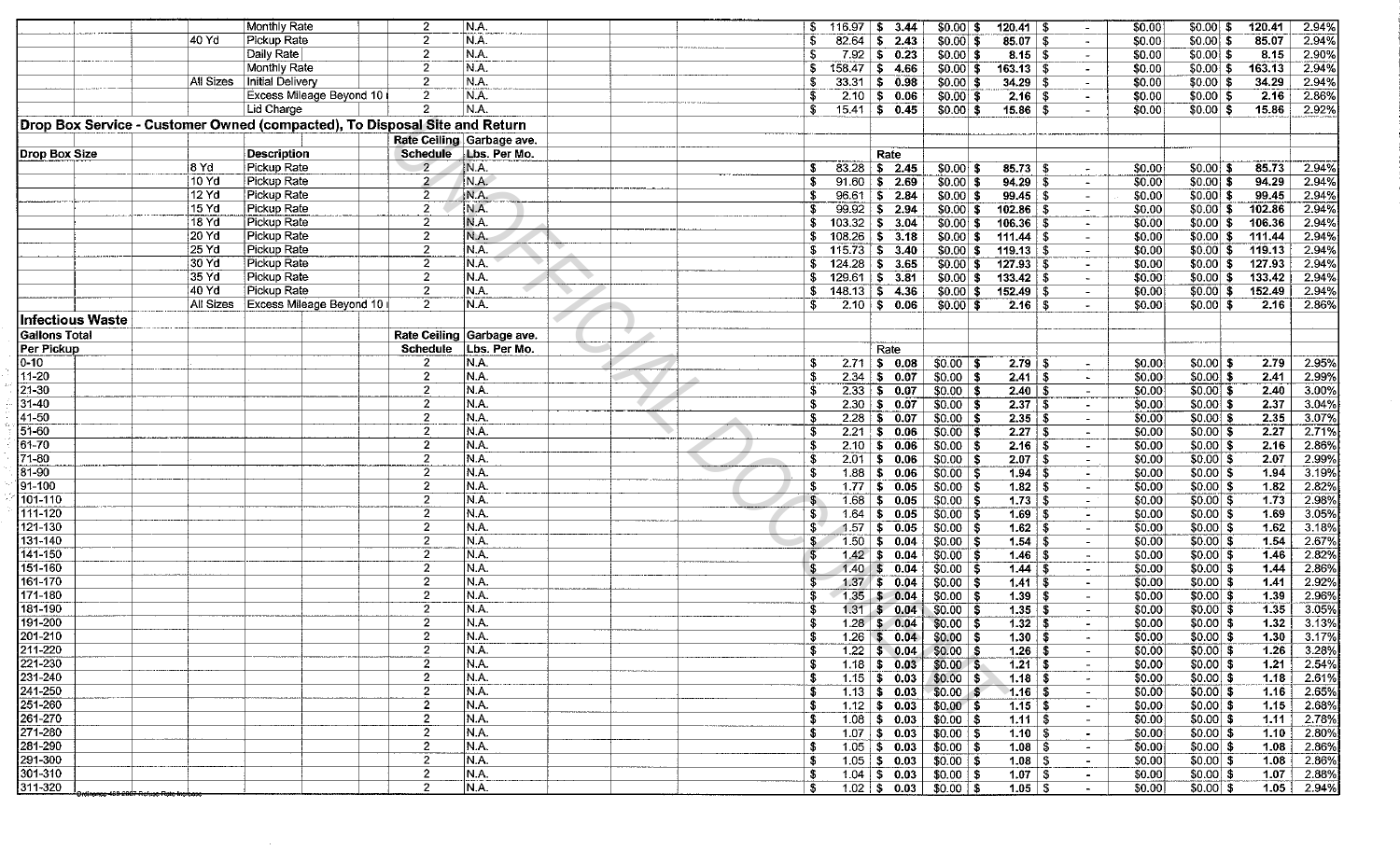| 321-330  |                                         | N.A.<br>2                     |  | 1.00              | \$0.03             | \$0.00<br>- 1    |                |                          | \$0.00 | $$0.00 $ \$  | 1.03  | 3.00% |
|----------|-----------------------------------------|-------------------------------|--|-------------------|--------------------|------------------|----------------|--------------------------|--------|--------------|-------|-------|
| 331-340  |                                         | N.A.                          |  | 0.98              | 0.03<br>S          | $$0.00$ \ \$     | 1.01<br>-5     |                          | \$0.00 | $$0.00 $ \$  | 1.01  | 3.06% |
| 341-350  |                                         | N.A.<br>------                |  | 0.98              | 0.03<br>s          | $$0.00 \, \,$ \$ | 1.01           |                          | \$0.00 | $$0.00 $ \$  | 1.01  | 3.06% |
| 351-360  |                                         | N.A.                          |  | 0.97              | \$0.03             | $$0.00$   \$     | 1.00<br>- 55   |                          | \$0.00 | $$0.00 $ \$  | 1.00  | 3.09% |
| 361-370  |                                         | 2<br>N.A.                     |  | 0.94              | \$0.03             | $$0.00$ \ \$     | 0.97           |                          | \$0.00 | $$0.00 $ \$  | 0.97  | 3.19% |
| 371-380  |                                         | N.A.                          |  | 0.93 <sub>1</sub> | \$0.03             | $$0.00$   \$     | 0.96<br>-T     |                          | \$0.00 | $$0.00$ \$   | 0.96  | 3.23% |
| 381-390  |                                         | N.A.                          |  | $0.92 -$          | \$0.03             | $$0.00 \, \, $$  | 0.95           |                          | \$0.00 | $$0.00 $ \$  | 0.95  | 3.26% |
| 391-400  |                                         | N.A.<br>ົ                     |  | 0.92 <sub>1</sub> | $\frac{1}{2}$ 0.03 | $$0.00 \, \,$ \$ | 0.95<br>- 5    |                          | \$0.00 | $$0.00$ \$   | 0.95  | 3.26% |
| 1401-410 |                                         | $\overline{c}$<br>N.A.        |  | 0.90              | 0.03<br>s.         | $$0.00$   \$     | $0.93$ \$      |                          | \$0.00 | $$0.00 $ \$  | 0.93  | 3.33% |
| 411-420  |                                         | N.A.<br>2                     |  | 0.90              | 0.03<br>-S.        | $$0.00 $ \$      |                |                          | \$0.00 | $$0.00$ \$   | 0.93  | 3.33% |
| 421-430  |                                         | يست<br>N.A.<br>$\overline{c}$ |  | 0.89              | \$0.03             | $$0.00$   \$     | $0.92 \mid$ \$ | $\sim$ 10 $\,$           | \$0.00 | $$0.00]$ \$  | 0.92  | 3.37% |
| 431-440  |                                         | N.A.<br>2                     |  | 0.89              | \$0.03             | $$0.00 \, \, $$  | $0.92$ \$      | $\overline{\phantom{a}}$ | \$0.00 | $$0.00$ \$   | 0.92  | 3.37% |
| 441-450  |                                         | N.A.<br>2                     |  | 0.88              | \$0.03             | $$0.00$   \$     | 0.91<br>-9     |                          | \$0.00 | $$0.00$ \$   | 0.91  | 3.41% |
| 451-460  |                                         | N.A.<br>2                     |  | 0.88              | \$0.03             | \$0.00           | $0.91$ \$      | $\sim$                   | \$0.00 | $$0.00$ \$   | 0.91  | 3.41% |
| 461-470  |                                         | N.A.                          |  | 0.87              | \$0.03             | $$0.00$ \\$      | $0.90$   \$    | $\sim$                   | \$0.00 | $$0.00$ \$   | 0.90  | 3.45% |
| 471-480  |                                         | N.A.<br>2                     |  | 0.87              | \$0.03             | $$0.00 \, \,$$   | $0.90$   \$    | $\sim$                   | \$0.00 | $$0.00 $ \$  | 0.90  | 3.45% |
| 481-490  |                                         | N.A.<br>-2                    |  | 0.85              | 0.02<br>\$         | $$0.00 \, \,$ \$ | $0.87  $ \$    | $\sim$                   | \$0.00 | $$0.00$ \ \$ | 0.87  | 2.35% |
| 491-500  |                                         | 2<br>N.A.                     |  | 0.85              | 0.02<br>S.         | $$0.00$   \$     | 0.87<br>-S     |                          | \$0.00 | $$0.00]$ \$  | 0.87  | 2.35% |
|          | <b>Infectious Waste - Miscellaneous</b> |                               |  |                   |                    |                  |                |                          |        |              |       |       |
|          |                                         | Rate Ceiling Garbage ave.     |  |                   |                    |                  |                |                          |        |              |       |       |
|          |                                         |                               |  |                   |                    |                  |                |                          |        |              |       |       |
|          | Description                             | Schedule   Lbs. Per Mo.       |  |                   | Rate               |                  |                |                          |        |              |       |       |
|          | On-call Service, Add                    | N.A.<br>2                     |  | 7.10              | \$0.21             | \$0.00<br>- 56   | 7.31           | - \$                     | \$0.00 | $$0.001$ \$  | 7.31  | 2.96% |
|          | Special Pick-up, Add                    | $\bullet$<br>N.A.<br>ے        |  | 7.10              | \$0.21             | $$0.00 \, \, 5$  | 7.31<br>మ      |                          | \$0.00 | $$0.00$ \$   | 7.31  | 2.96% |
|          | Minimum Charge                          | IN.A.<br>ົ                    |  | 27.07             | 0.80<br>l \$       | \$0.00<br>- 56   | $27.87$ \ \$   |                          | \$0.00 | $$0.00$ \ \$ | 27.87 | 2.96% |
|          |                                         |                               |  |                   |                    |                  |                |                          |        |              |       |       |

 $\overline{\mathscr{C}}_{\lambda}$ 

**LOCURENT** 

 $\sim 1000$